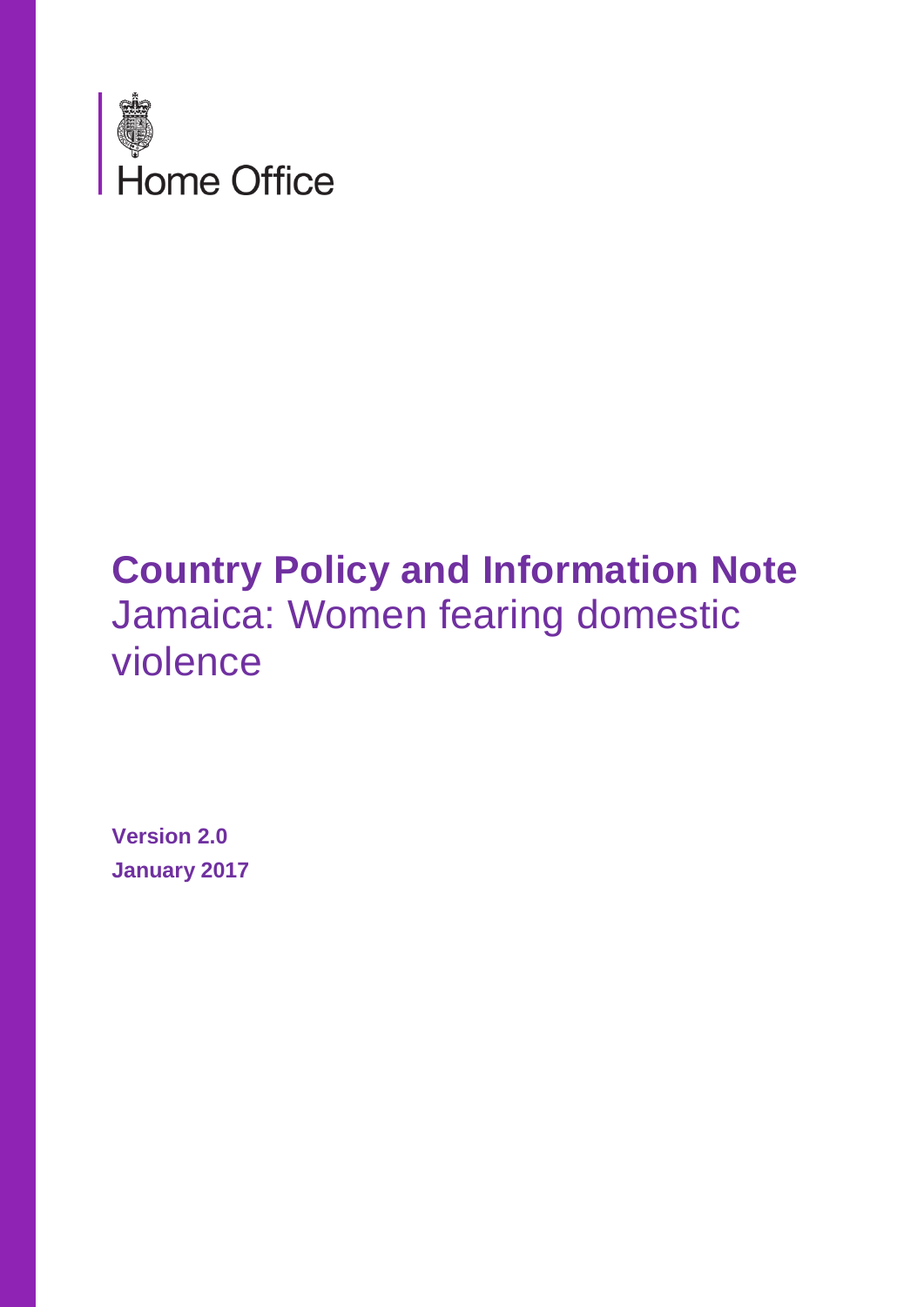# Preface

This note provides country of origin information (COI) and policy guidance to Home Office decision makers on handling particular types of protection and human rights claims. This includes whether claims are likely to justify the granting of asylum, humanitarian protection or discretionary leave and whether – in the event of a claim being refused – it is likely to be certifiable as 'clearly unfounded' under s94 of the Nationality, Immigration and Asylum Act 2002.

Decision makers must consider claims on an individual basis, taking into account the case specific facts and all relevant evidence, including: the policy guidance contained with this note; the available COI; any applicable caselaw; and the Home Office casework guidance in relation to relevant policies.

### **Country information**

The COI within this note has been compiled from a wide range of external information sources (usually) published in English. Consideration has been given to the relevance, reliability, accuracy, objectivity, currency, transparency and traceability of the information and wherever possible attempts have been made to corroborate the information used across independent sources, to ensure accuracy. All sources cited have been referenced in footnotes. It has been researched and presented with reference to the [Common EU \[European Union\] Guidelines for](http://www.refworld.org/cgi-bin/texis/vtx/rwmain?page=search&docid=48493f7f2&skip=0&query=eu%20common%20guidelines%20on%20COi)  [Processing Country of Origin Information \(COI\),](http://www.refworld.org/cgi-bin/texis/vtx/rwmain?page=search&docid=48493f7f2&skip=0&query=eu%20common%20guidelines%20on%20COi) dated April 2008, and the [European](http://ec.europa.eu/dgs/home-affairs/what-we-do/policies/asylum/european-asylum-support-office/coireportmethodologyfinallayout_en.pdf)  [Asylum Support Office's research guidelines, Country of Origin Information report](http://ec.europa.eu/dgs/home-affairs/what-we-do/policies/asylum/european-asylum-support-office/coireportmethodologyfinallayout_en.pdf)  [methodology,](http://ec.europa.eu/dgs/home-affairs/what-we-do/policies/asylum/european-asylum-support-office/coireportmethodologyfinallayout_en.pdf) dated July 2012.

### **Feedback**

Our goal is to continuously improve our material. Therefore, if you would like to comment on this note, please email [the Country Policy and Information Team.](mailto:cois@homeoffice.gsi.gov.uk)

### **Independent Advisory Group on Country Information**

The Independent Advisory Group on Country Information (IAGCI) was set up in March 2009 by the Independent Chief Inspector of Borders and Immigration to make recommendations to him about the content of the Home Office's COI material. The IAGCI welcomes feedback on the Home Office's COI material. It is not the function of the IAGCI to endorse any Home Office material, procedures or policy. IAGCI may be contacted at:

Independent Chief Inspector of Borders and Immigration,

5th Floor, Globe House, 89 Eccleston Square, London, SW1V 1PN.

Email: [chiefinspector@icinspector.gsi.gov.uk](mailto:chiefinspector@icinspector.gsi.gov.uk)

Information about the IAGCI's work and a list of the COI documents which have been reviewed by the IAGCI can be found on the Independent Chief Inspector's website at <http://icinspector.independent.gov.uk/country-information-reviews/>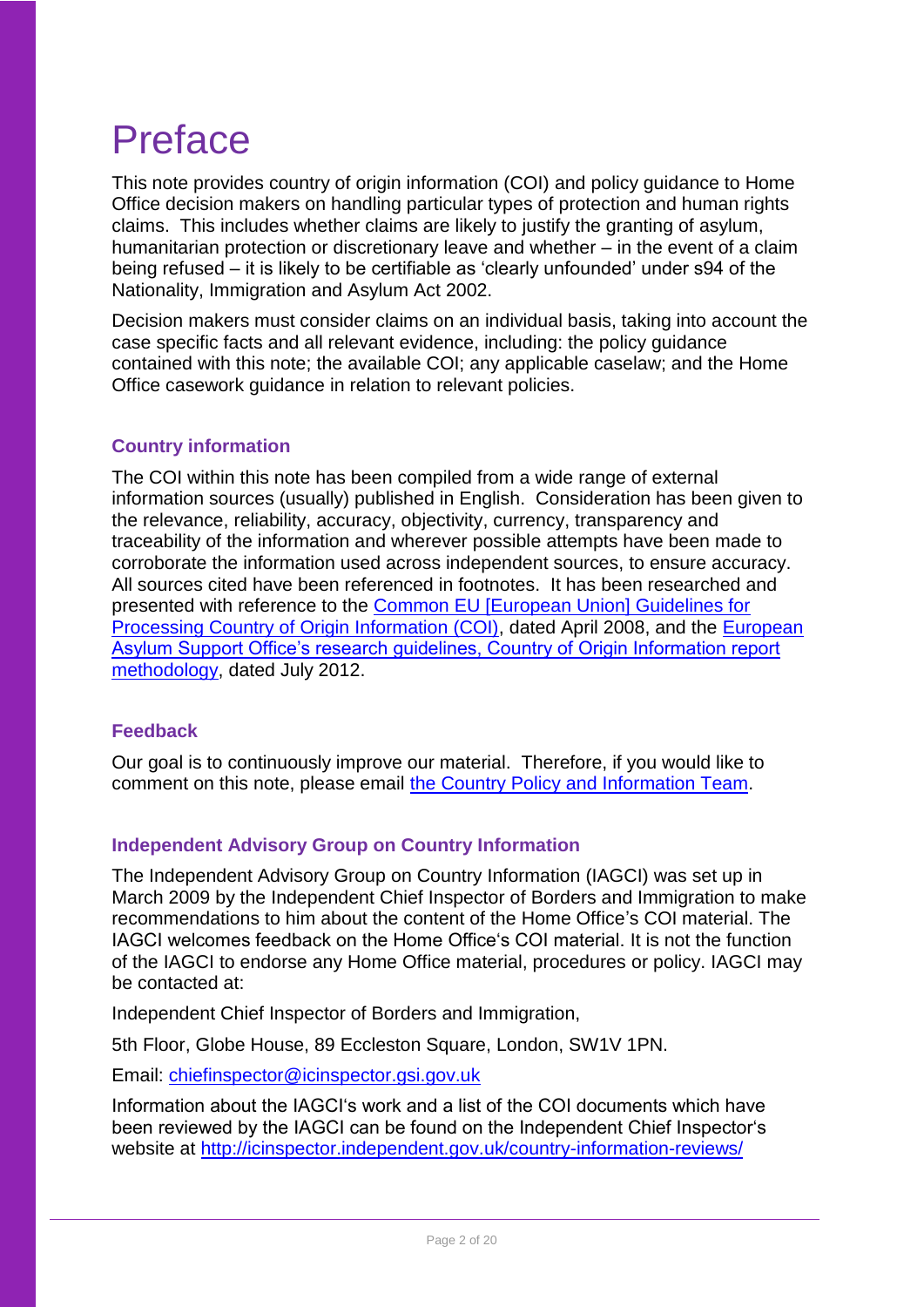# <span id="page-2-0"></span>**Contents**

| 1.             |  |
|----------------|--|
|                |  |
| 2.             |  |
|                |  |
|                |  |
|                |  |
|                |  |
|                |  |
|                |  |
| 3.             |  |
|                |  |
| 4.             |  |
| 5.             |  |
|                |  |
|                |  |
| 6.             |  |
| 7 <sub>1</sub> |  |
| 8.             |  |
|                |  |
|                |  |
|                |  |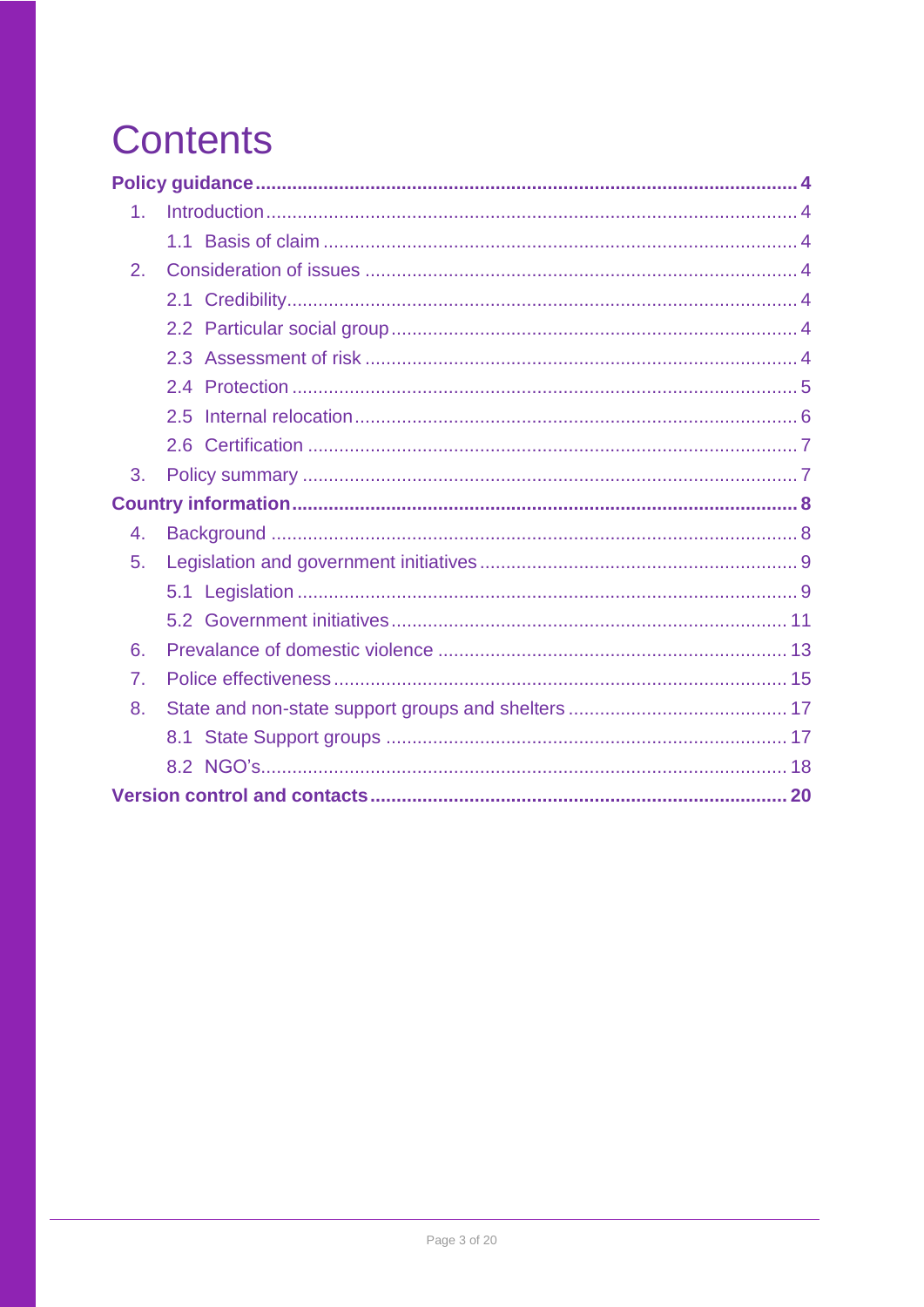# <span id="page-3-0"></span>Policy guidance

Updated: 29 January 2017

## <span id="page-3-1"></span>**1. Introduction**

- <span id="page-3-2"></span>1.1 Basis of claim
- 1.1.1 Fear of domestic violence from non-state actors and lack of effective protection from the Jamaican authorities.

[Back to Contents](#page-2-0)

# <span id="page-3-3"></span>**2. Consideration of issues**

### <span id="page-3-4"></span>2.1 Credibility

- 2.1.1 For information on assessing credibility, see the Asylum Instruction on [Assessing Credibility and Refugee Status.](https://www.gov.uk/government/publications/considering-asylum-claims-and-assessing-credibility-instruction)
- 2.1.2 Decision makers must also check if there has been a previous application for a UK visa or another form of leave. Asylum applications matched to visas should be investigated prior to the asylum interview (see the Asylum [Instruction on Visa Matches, Asylum Claims from UK Visa Applicants\)](https://www.gov.uk/government/publications/visa-matches-handling-asylum-claims-from-uk-visa-applicants-instruction).
- 2.1.3 Decision makers should also consider the need to conduct language analysis testing (see the [Asylum Instruction on Language Analysis\)](https://www.gov.uk/government/publications/language-analysis-instruction).

[Back to Contents](#page-2-0)

#### <span id="page-3-5"></span>2.2 Particular social group

- 2.2.1 Women in Jamaica form a particular social group (PSG) within the meaning of the Refugee Convention because they share a common characteristic that cannot be changed and have a distinct identity which is perceived as being different by the surrounding society.
- 2.2.2 Although women in Jamaica form a PSG, establishing such membership is not sufficient to be recognised as a refugee. The question in each case is whether the particular person will face a real risk of persecution on account of their membership of such a group.
- 2.2.3 For further information and guidance on particular social groups, see the [Asylum Instruction on Assessing Credibility and Refugee Status.](https://www.gov.uk/government/publications/considering-asylum-claims-and-assessing-credibility-instruction)

[Back to Contents](#page-2-0)

### <span id="page-3-6"></span>2.3 Assessment of risk

- 2.3.1 There are no available statistics on the prevalence of domestic violence in Jamaica but it is reportedly a serious and widespread problem. Several reports note high rates of domestic and sexual violence (see [Prevalence of](#page-12-0)  [Domestic Violence\)](#page-12-0).
- 2.3.2 The onus is on the person to substantiate a claim that they would face domestic violence on return to Jamaica.
- 2.3.3 For further information and guidance on assessing risk, see the Asylum [Instruction on Assessing Credibility and Refugee Status](https://www.gov.uk/government/publications/considering-asylum-claims-and-assessing-credibility-instruction)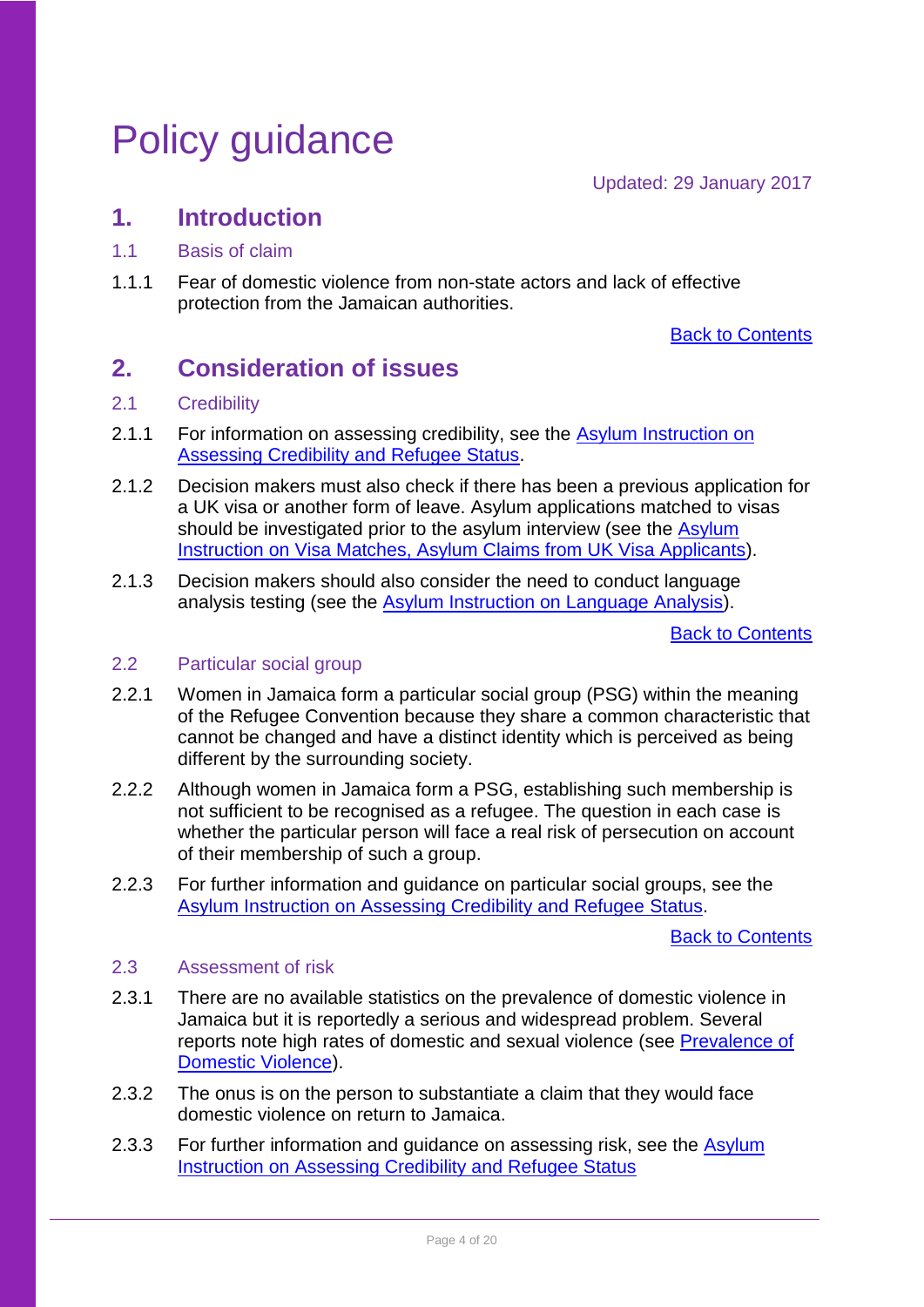## <span id="page-4-0"></span>2.4 Protection

- 2.4.1 In the country guidance case of AB (Protection –criminal gangs-internal [relocation\) Jamaica CG \[2007\] UKAIT 00018 \(22 February 2007\)](http://www.bailii.org/uk/cases/UKIAT/2007/00018.html) the Tribunal – before going on to consider whether the Jamaican authorities can protect persons who face a real risk in the form of targeting by criminal gangs – considered whether more generally the authorities are willing and able to provide effective protection and found that there is in general a sufficiency of state protection in Jamaica [para 150 of determination].
- 2.4.2 In doing so, the Tribunal reconfirmed the guidance given in JS (Victims of [gang violence, Sufficiency of protection\) Jamaica \[2006\] UKAIT 00057 \(21](http://www.bailii.org/uk/cases/UKIAT/2006/00057.html)  [July 2006\).](http://www.bailii.org/uk/cases/UKIAT/2006/00057.html) In that case, the Tribunal held that "There is clear evidence that in general the Government of Jamaica is not only willing, but also able to provide through its legal system a reasonable level of protection from illtreatment to its citizens who fear criminal acts in Jamaica and to those who fear retribution for testifying against criminals."
- 2.4.3 There have been a number of legislative measures undertaken to improve the situation of women fearing domestic violence in Jamaica. In 2004, Jamaica established the Domestic Violence Act providing protection and ancillary orders for victims of domestic violence. Proceedings can also be initiated by a third party on behalf of an abused woman. In 2009, the Sexual Offences Act was passed which created new provisions for the prosecution of rape and other sexual offences, although spousal rape is only an offence if it meets specific conditions (see [Legislation\)](#page-8-1).
- 2.4.4 Despite the protections provided in law, reports suggest that incidents of domestic violence are underreported due to the prevalence of social and cultural norms, including stigma, and fear of retribution or further violence. There has also been criticism of the length of time taken to investigate and prosecute cases, deterring women from reporting crimes. It is reported that the courts are overburdened and that the absence of adequate court infrastructure, human and financial resources seriously hamper the justice system. It has also been reported that amongst some police officers, domestic violence is frequently not viewed as a crime and that there is insufficient awareness and training among judges, prosecutors, police officers and health professionals about violence against women. It has been reported that many women fail to seek help due to fear, ignorance of the law and embarrassment, and that many women only seek help after their circumstances have become particularly severe (see [Legislation and other](#page-8-0)  [government initiatives,](#page-8-0) [Prevalence of Domestic Violence](#page-12-0) and [Police](#page-14-0)  [Effectiveness\)](#page-14-0).
- 2.4.5 While there are a number of women's rights groups in Jamaica, only one shelter exists which is operated by an NGO. NGOs and the UN expressed concern that there was insufficient funding for police investigations of gender-based violence and for counselling and shelter for victims (see [Support Groups\)](#page-16-1).
- 2.4.6 The onus is on the person to demonstrate why they believe they would be unable to access effective protection. However, decision makers must note that a lack of willingness to access protection is not the same as a lack of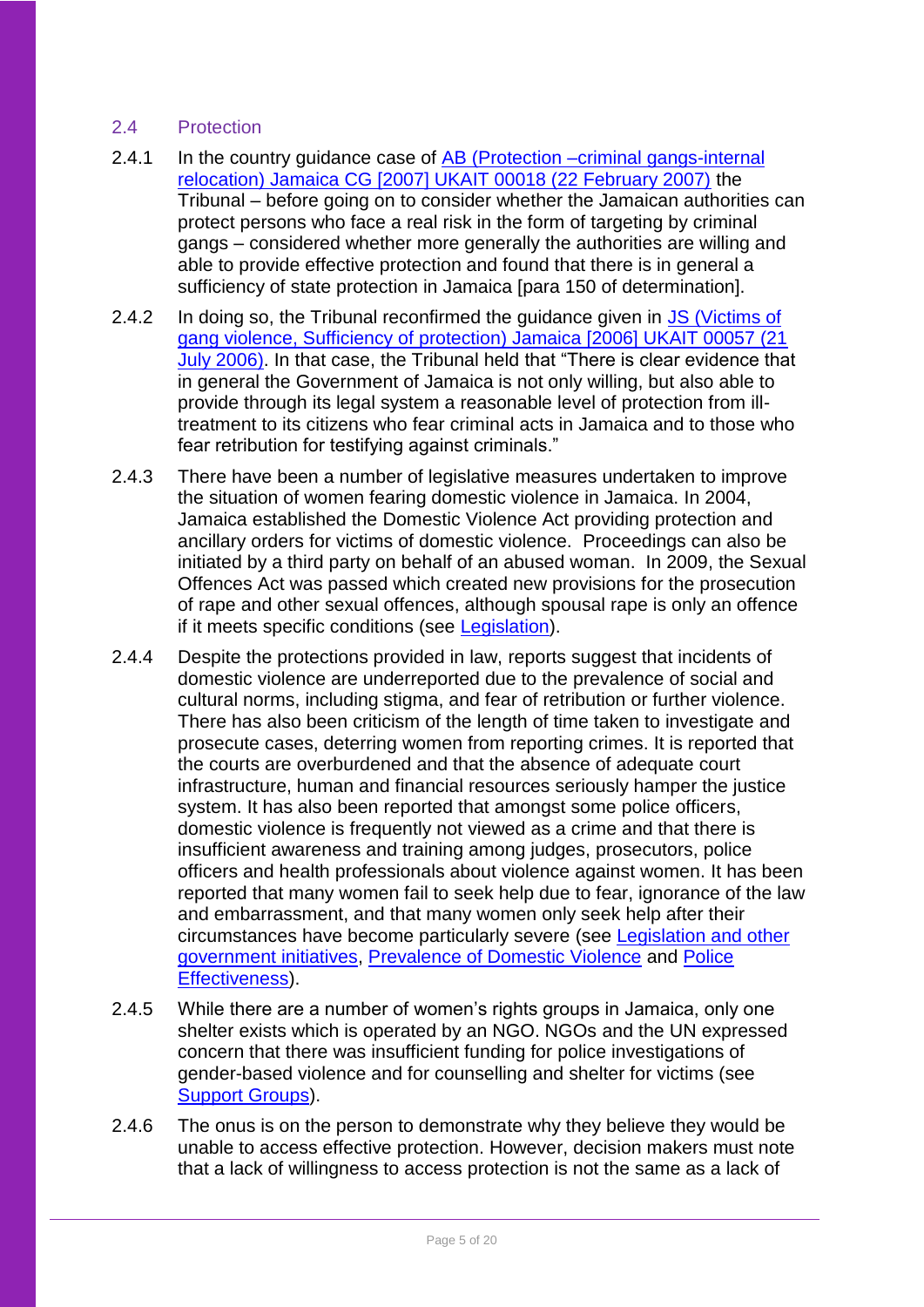effective protection. The attitudes of some officers may also not be fully reflective of the Jamaican Police Force as an institution.

2.4.7 For further information and guidance on assessing the availability or not of state protection, see the [Asylum Instruction on Assessing Credibility and](https://www.gov.uk/government/publications/considering-asylum-claims-and-assessing-credibility-instruction)  [Refugee Status.](https://www.gov.uk/government/publications/considering-asylum-claims-and-assessing-credibility-instruction)

[Back to Contents](#page-2-0)

#### <span id="page-5-0"></span>2.5 Internal relocation

- 2.5.1 While it may be possible for a woman to relocate to other parts of Jamaica to escape domestic violence, the individual circumstances of the person must be taken into account when assessing whether it would be reasonable to expect them to do so. Decision makers must consider factors such as the age, gender, health, ethnicity, religion, level of education, financial circumstances and support network of the person, as well as the security, human rights and socio-economic conditions in the proposed area of relocation, including their ability to sustain themselves.
- 2.5.2 Other factors to consider include: the ability of the persecutor to pursue the person in the proposed site of relocation, whether effective protection is available in that area; the availability of shelters/centres as well as the situation women will face after they leave such centres; and any previous attempts to relocate.
- 2.5.3 In the Country Guidance case of SW (lesbians HJ and HT applied) Jamaica [CG \[2011\] UKUT 251 \(IAC\) \(24 June 2011\)](http://www.bailii.org/uk/cases/UKUT/IAC/2011/00251_ukut_iac_2011_sw_jamaica_cg.html) the Upper Tribunal found that

"single women with no male partner or children risk being perceived as lesbian, whether or not that is the case, unless they present a heterosexual narrative and behave with discretion... Newcomers in rural communities will be the subject of speculative conclusions, derived both by asking them questions and by observing their lifestyle and unless they can show a heterosexual narrative, they risk being identified as lesbians. Perceived lesbians also risk social exclusion (loss of employment or being driven from their homes). A manly appearance is a risk factor as is rejection of suitors if a woman does not have a husband, boyfriend or child, or an obvious and credible explanation for their absence." [para 107 (3), (4) and (5) of determination]

- 2.5.4 See also the country policy and information note on Jamaica: Background [information including actors of protection and internal relocation.](https://www.gov.uk/government/publications/jamaica-country-policy-and-information-notes)
- 2.5.5 For further information on considering internal relocation and the factors to be taken into account, of the [Asylum Instruction on Assessing Credibility and](https://www.gov.uk/government/publications/considering-asylum-claims-and-assessing-credibility-instruction)  [Refugee Status.](https://www.gov.uk/government/publications/considering-asylum-claims-and-assessing-credibility-instruction)

[Back to Contents](#page-2-0)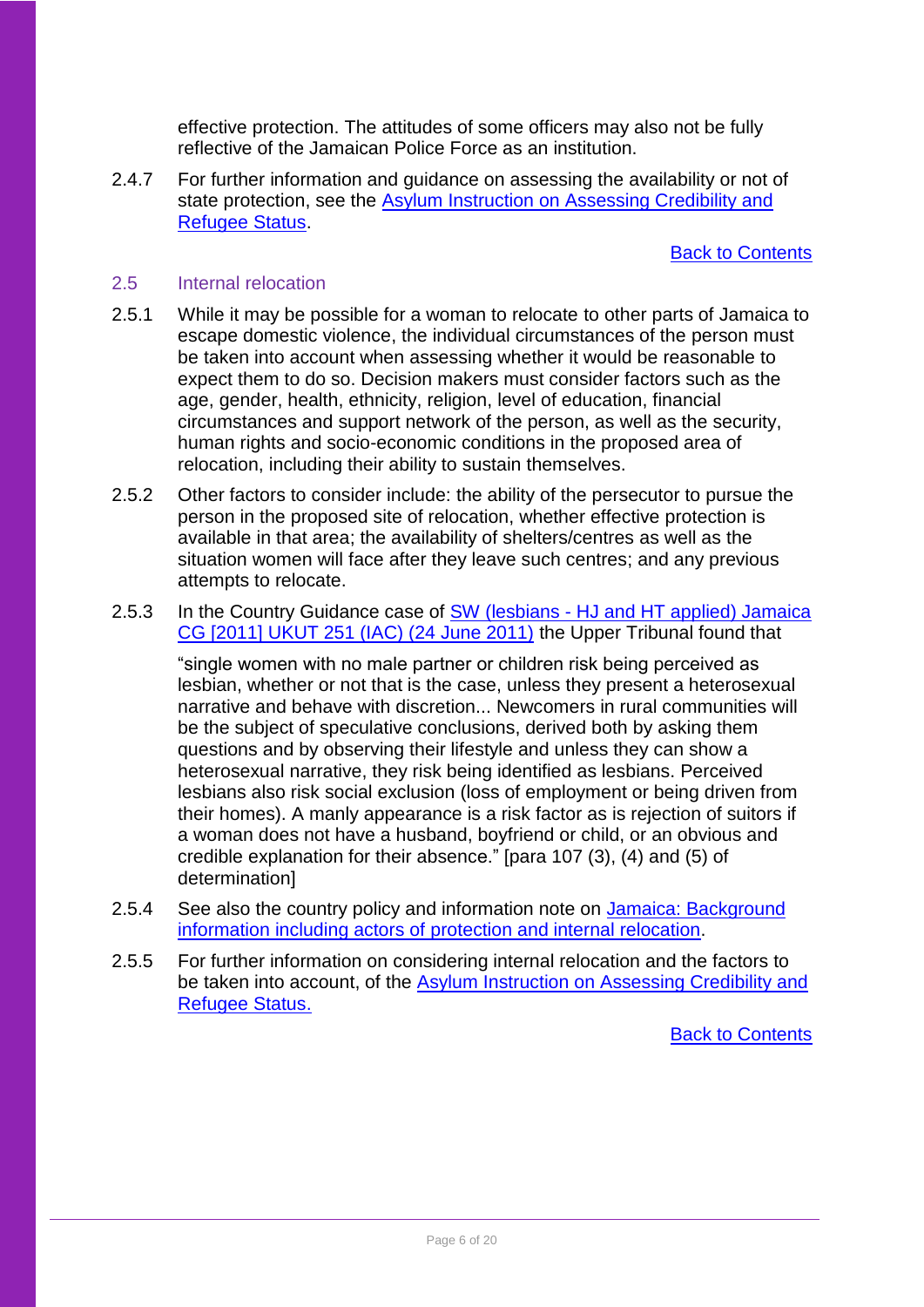### <span id="page-6-0"></span>2.6 Certification

- 2.6.1 Where a claim is refused, it is likely to be certifiable as 'clearly unfounded' under section 94 of the Nationality, Immigration and Asylum Act 2002. This is because in general the authorities are able and willing to provide effective protection.
- 2.6.2 For further information and quidance on certification, see the Asylum [Instruction on Non-Suspensive Appeals: Certification Under Section 94 of](https://www.gov.uk/government/publications/non-suspensive-appeals-certification-under-section-94-of-the-nia-act-2002-process)  [the NIA Act 2002.](https://www.gov.uk/government/publications/non-suspensive-appeals-certification-under-section-94-of-the-nia-act-2002-process)

[Back to Contents](#page-2-0)

## <span id="page-6-1"></span>**3. Policy summary**

- 3.1.1 Although there have been a number of legislative and other measures undertaken to improve the situation, domestic violence in Jamaica remains a serious and widespread problem.
- 3.1.2 Protection is provided in law and the authorities in Jamaica are in general willing and able to provide effective protection.
- 3.1.3 Women's recourse to justice and effective protection is sometimes limited due to the inadequate enforcement of legislative provisions. However there are a number of non governmental organisations (NGOs) in Jamaica which are active in providing support to victims of gender based violence that may be able to assist a woman to avail themselves of the protection of the state
- 3.1.4 Internal relocation to avoid risk from domestic violence is possible, as long as – on the particular facts of the case – it would not be unduly harsh to expect the woman to do so.
- 3.1.5 Women who can demonstrate that they have a well-founded fear of persecution as a result of domestic violence and have no recourse to effective state protection or internal relocation should be granted asylum as a member of a particular social group.
- 3.1.6 Where a claim is refused, it is likely to be certifiable as 'clearly unfounded' under section 94 of the Nationality, Immigration and Asylum Act 2002.

[Back to Contents](#page-2-0)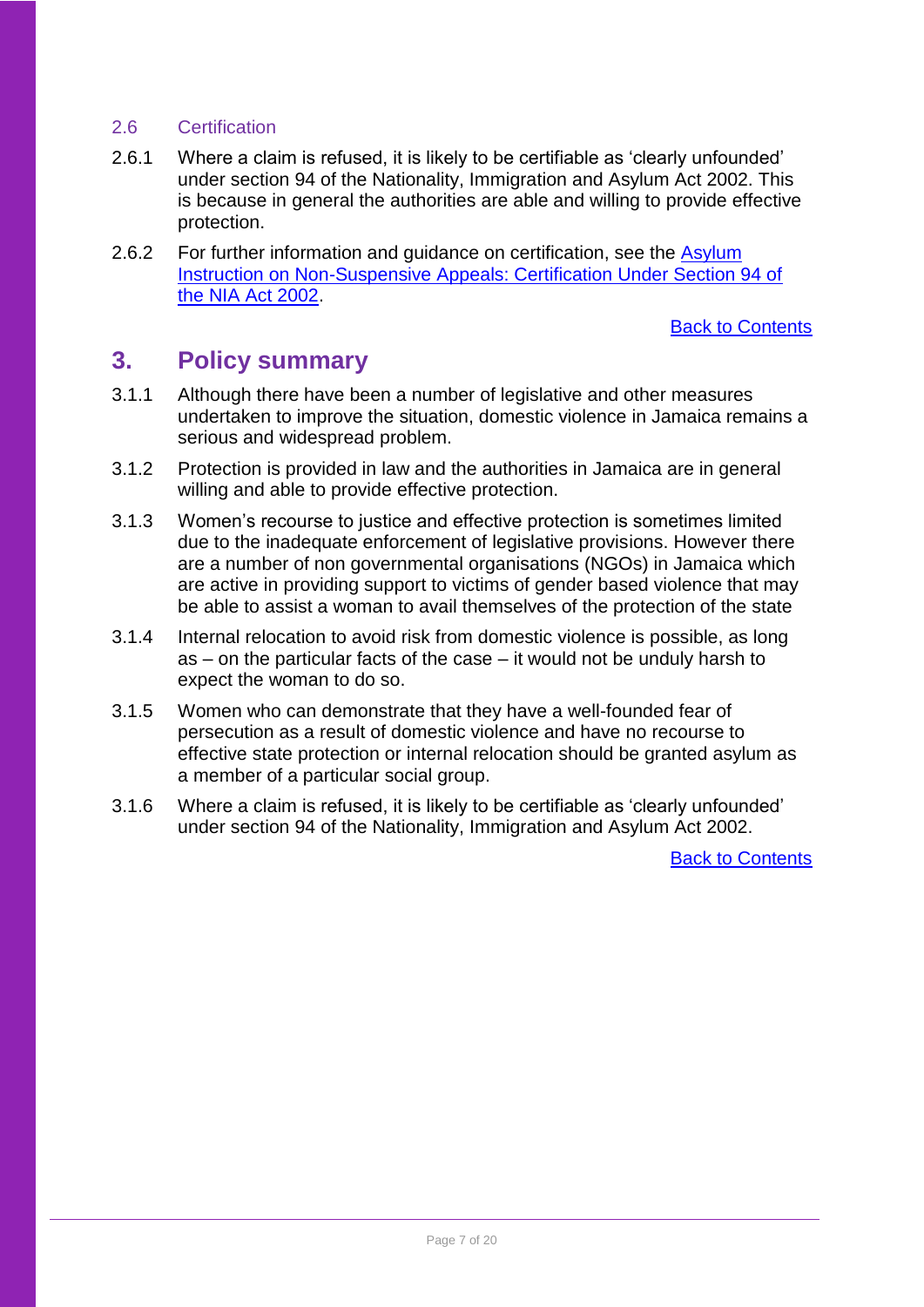# <span id="page-7-0"></span>Country information

# <span id="page-7-1"></span>**4. Background**

<u>.</u>

- 4.1.1 The UN Human Rights Council's Universal Periodic Review of Jamaica in 2010 stated that there is an unacceptably high level of violence against women and girls in Jamaica.<sup>1</sup> In June 2013, the UN Economic, Social and Cultural Rights Committee expressed "its profound concern at high rates of domestic and sexual violence, and the lack of a comprehensive strategy to address the phenomenon" in Jamaica.<sup>2</sup>
- 4.1.2 An October 2014 article on WeJamaicans.com reported that:

'Unfortunately, domestic violence against women in Jamaica continues to be a perennial problem.....It is ironic that a country like Jamaica, which has women in many key positions of leadership, should have its women suffer so heavily from the blows of domestic violence. The Chief Justice, Senior Resident Magistrate, Director of Public Prosecutions, Auditor General and the Prime Minister are only some of the women in key, top and leading positions in Jamaica. In most cases, it is male spouses who exact domestic violence on their female counterparts....'

'The common thought is that once a woman experiences domestic violence, she should expunge herself from the situation, meaning the relationship. However, in fairness to some of those who stay in the abusive relationships, they really do not have much of a choice. The first reason is that women earn less than men, generally speaking. Hence, with a lack of earning power, they stay in the relationship because they are dependent on the abuser, financially and maybe otherwise.<sup>3</sup>

4.1.3 The UN Human Rights Council, in a February 2015 summary of evidence submitted by stakeholders to the universal periodic review, noted that:

'JS2 [Joint Submissions 2] indicated that the major problems facing women included domestic violence, gender inequality, stereotyped roles for men and women, slow pace of legal reform relating to anti-discrimination legislation and the lack of sexual harassment legislation, and economic reliance of women on men because of female poverty.<sup>14</sup>

[http://lib.ohchr.org/HRBodies/UPR/Documents/Session9/JM/A\\_HRC\\_WG.6\\_9\\_JAM\\_1\\_E\\_Jamaicaen](http://lib.ohchr.org/HRBodies/UPR/Documents/Session9/JM/A_HRC_WG.6_9_JAM_1_E_Jamaicaeng.pdf) [g.pdf](http://lib.ohchr.org/HRBodies/UPR/Documents/Session9/JM/A_HRC_WG.6_9_JAM_1_E_Jamaicaeng.pdf) [date accessed 14 December 2016]

 $1$  UN Human Rights Council, National report submitted in accordance with paragraph 15 (a) of the annex to Human Rights Council resolution 5/1\* Jamaica, 20 August 2010, IV. Promotion and protection of human rights- a) Gender Issues, Para 29.

<sup>2</sup> UN Committee on Economic, Social and Cultural Rights (CESCR), Concluding observations on the combined 3rd and 4th periodic reports of Jamaica, adopted by the Committee at its 50th session, 29 April-17 May 2013: Committee on Economic, Social and Cultural Rights , 10 June 2013, E/C.12/JAM/CO/3-4. Para 19.<http://www.refworld.org/docid/52d54a854.html> [date accessed 14 December 2016]

<sup>&</sup>lt;sup>3</sup> WeJamaicans.com. The issue of domestic violence against women, 2 October 2014 <http://www.wejamaicans.com/issue-domestic-violence-women/> [date accessed 14 December 2016] <sup>4</sup> UN Human Rights Council, Summary prepared by the Office of the United Nations High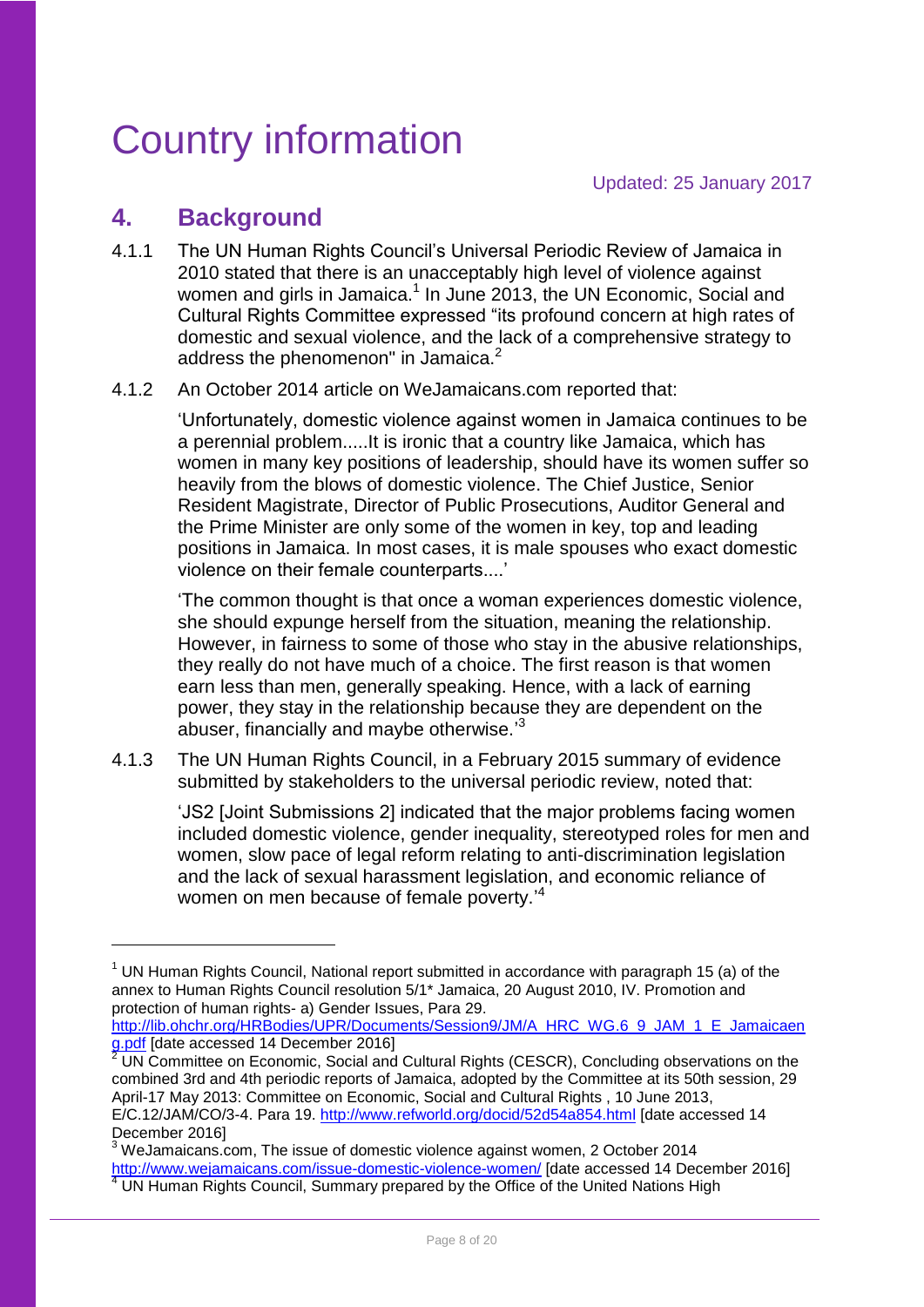# <span id="page-8-0"></span>**5. Legislation and government initiatives**

## <span id="page-8-1"></span>5.1 Legislation

1

5.1.1 In an August 2010 report to the UN prepared for its Universal Periodic Review, the government of Jamaica states:

> 'The Domestic Violence (Amendment) Act of 2004 provides for men and women who have been victims of domestic violence to apply for the protection of the courts. This Act broadened the categories of women protected to include not just married women, but also women in common-law and visiting relationships.'<sup>5</sup>

'The Sexual Offences Act, which was passed in 2009, repeals the Incest (Punishment) Act and certain aspects of the Offences Against the Person Act and creates new provisions for the prosecution of rape and other sexual offences, including marital rape, anonymity of complainant in rape and other sexual offences, as well as incest.'<sup>6</sup>

5.1.2 In its June 2011 report to the UN Economic and Social Council, the government of Jamaica adds:

> '[The Domestic Violence (Amendment Act 2004)] continues to be used as a means of redress for women and children. It provides occupation, protection and ancillary orders for victims of domestic violence. The Act also makes special provision for women involved in residential and non-residential relationships. Proceedings under the Act may now be initiated by a third party on behalf of an abused woman and damage to property has now been recognised as a form of domestic violence.'

'The Sexual Offences Act was passed by the House of Representatives and the Senate in 2009. It amends aspects of the Offences Against the Person Act to make new provisions for the prosecution of rape and other sexual offences. It seeks to also repeal the Incest (Punishment) Act by establishing incest offences under the Sexual Offences Act in replacement of those under the Incest (Punishment) Act. It modernizes the law relating to sexual offences both in substantive and procedural respects to afford greater protection to women and children. The number of proposed changes to the law relate to rape including marital rape, anonymity of complainant in rape and other sexual offences, as well as incest.'

Commissioner for Human Rights in accordance with paragraph 15 (c) of the annex to Human Rights Council resolution 5/1 and paragraph 5 of the annex to Council resolution 16/21: Jamaica, 12 February 2015, A/HRC/WG.6/22/JAM/3, Para 9,<http://www.refworld.org/docid/5539fd2f4.html> [date accessed 14 December 2016]

<sup>5</sup> UN Human Rights Council, National Report Submitted in Accordance with Paragraph 15 a) of the Annex to Human Rights Council Resolution 5/1: Jamaica, 20 August 2010, <http://www.refworld.org/cgi-bin/texis/vtx/rwmain?docid=4cbc13782> [date accessed 13 December 2016]

<sup>6</sup> UN Human Rights Council, National Report Submitted in Accordance with Paragraph 15 a) of the Annex to Human Rights Council Resolution 5/1: Jamaica, 20 August 2010,

<http://www.refworld.org/cgi-bin/texis/vtx/rwmain?docid=4cbc13782> [date accessed 13 December 2016]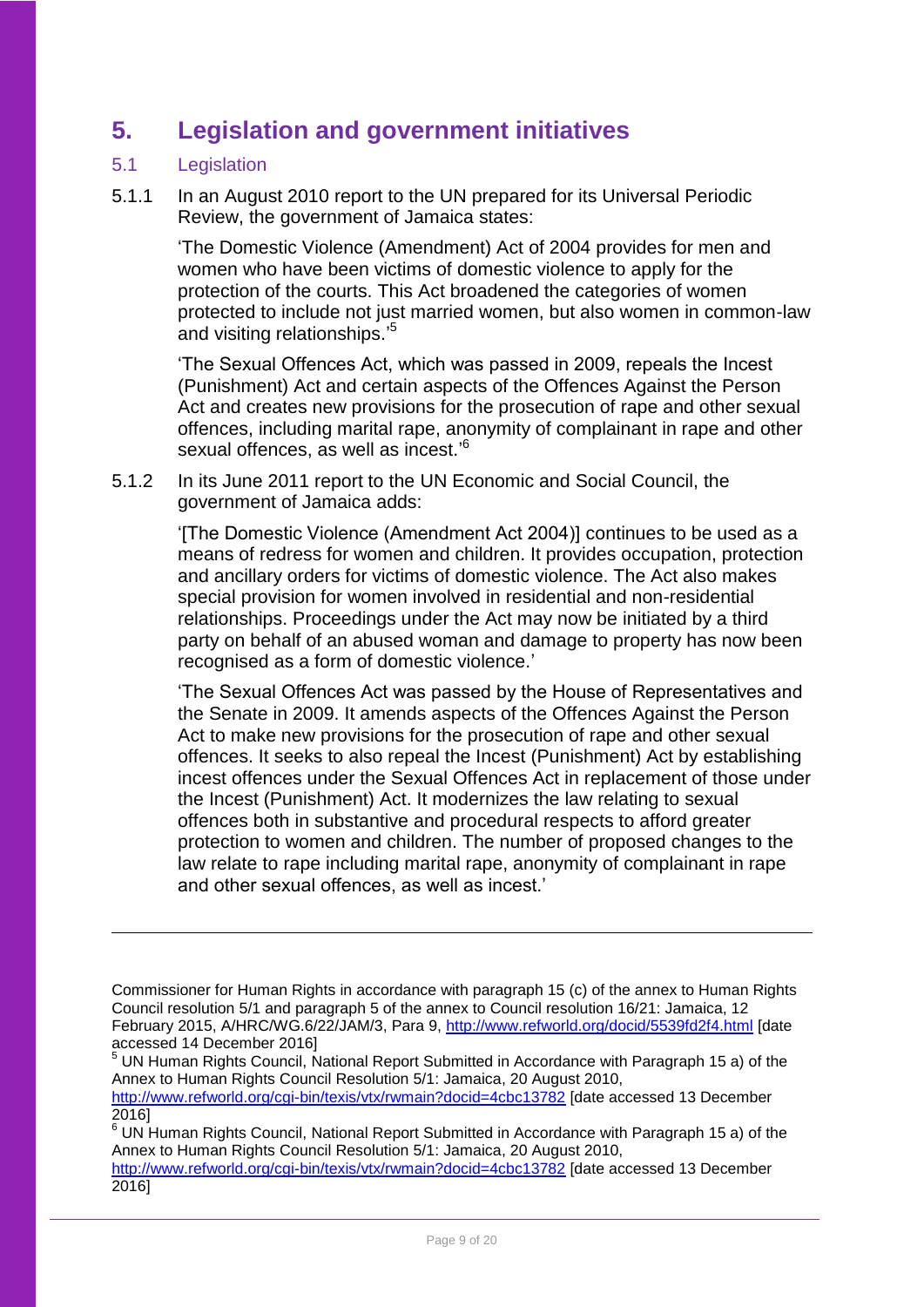'The [Victims] Charter seeks to correct the imbalances between the protection of the rights of offenders and the human rights of victims. The Charter includes (a) the compensation of victims, with state responsibility for funding any proposed compensation scheme, (b) the protection by the State of children and other vulnerable groups within communities, (c) an understanding of the causes and consequences of family and domestic violence, and (d)volunteerism in victim support within communities.<sup>7</sup>

5.1.3 Amnesty International's annual report for 2015/16 noted that:

'The government was finalizing a National Strategic Plan of Action to Eliminate Gender-based Violence in Jamaica. A Joint Select Committee of Parliament was under way to review the Sexual Offences Act 2009. Civil society organizations made recommendations during the review, which included widening the definition of rape, decriminalizing sex work, and using gender-neutral language throughout the Act.'<sup>8</sup>

5.1.4 The US State Department's annual report on human rights practices for 2015 noted that:

'Rape is illegal and carries a maximum penalty of 25 years' imprisonment. The law criminalizes spousal rape only under the following conditions: when spouses have separated or begun proceedings to dissolve the marriage; when the husband is under a court order not to molest or cohabit with his wife; or when the husband knows he suffers from a sexually transmitted infection. The law criminalizes sexual relations by an adult with a child--male or female--under the age of 16 and provides for penalties ranging from 15 years to life imprisonment.'<sup>9</sup>

'The law prohibits domestic violence and provides remedies including restraining orders and other noncustodial sentencing. Breaching a restraining order is punishable by a fine of up to \$10,000 JMD (\$84) and six months' imprisonment.'

'No legislation addresses sexual harassment and no legal remedy exists for victims of sexual harassment, although the prime minister presented a sexual harassment bill in the House of Representatives in December. The Bureau of Women's Affairs [BWA] worked with UNESCO on a project entitled "Addressing the Gap of Gender-based Violence between the State and Vulnerable Women and Girls" to strengthen awareness of gender-based violence, sexual harassment, and the need to combat trafficking in persons. The BWA also continued to provide sensitization and training to public-sector

8 Amnesty International, Annual report Jamaica 2015/16,

 $7$  UN Committee on Economic, Social and Cultural Rights (CESCR), Implementation of the International Covenant on Economic, Social and Cultural Rights : combined 3rd and 4th periodic reports submitted by States parties under articles 16 and 17 of the Covenant: Jamaica, 14 June 2011, E/C.12/JAM/3-4, paras 88-90,<http://www.refworld.org/docid/5069596d2.html> [date accessed 13 December 2016]

<https://www.amnesty.org/en/countries/americas/jamaica/report-jamaica/> [date accessed 13 December 2016]

<sup>9&</sup>lt;br><sup>9</sup> US State Department. Country Reports on Human Rights Practices for 2015- Jamaica, 13 April 2016 <http://www.state.gov/j/drl/rls/hrrpt/humanrightsreport/index.htm?year=2015&dlid=253025> [date accessed 5 December 2016]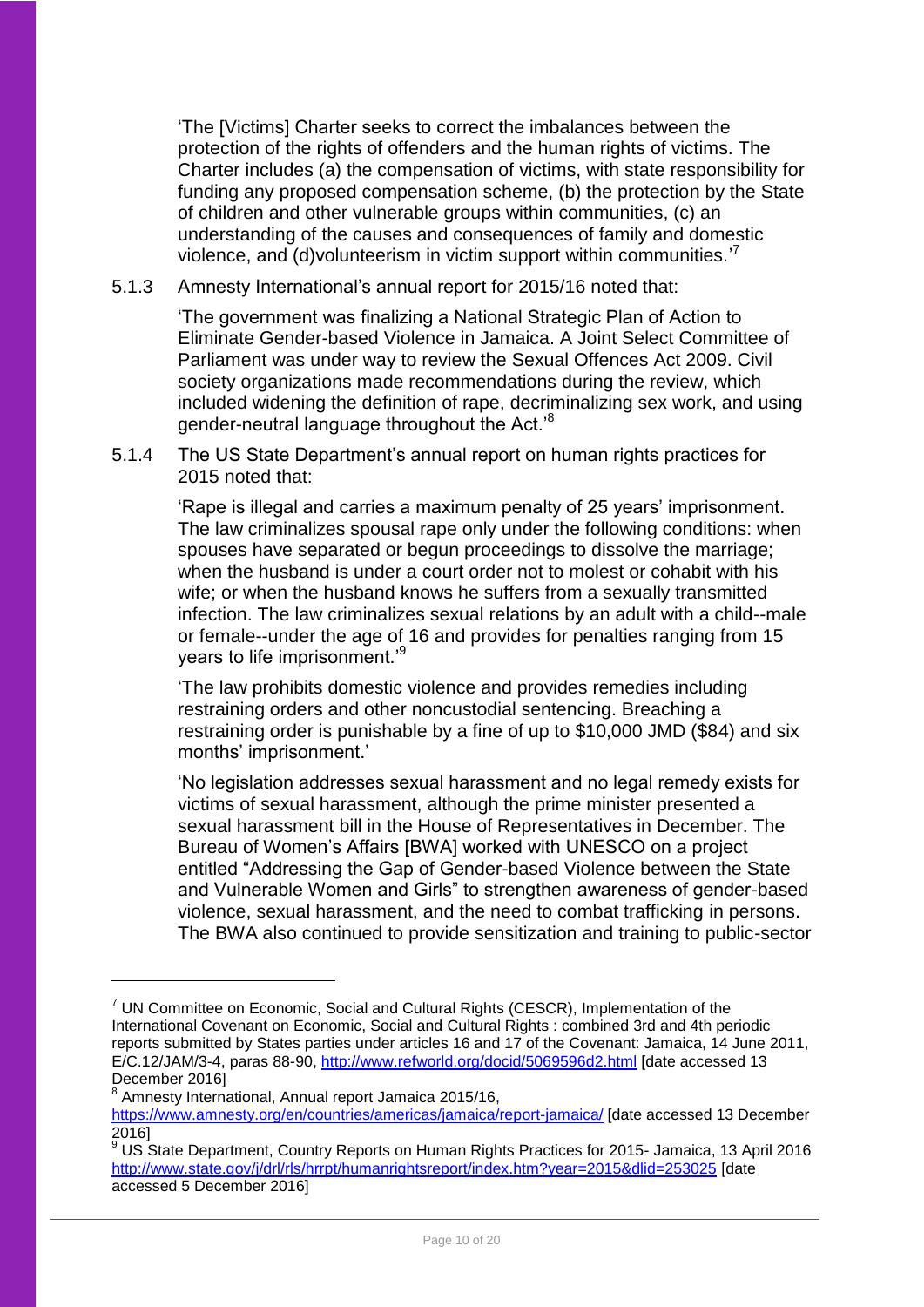workers to ensure that gender considerations were integrated into all plans, policies, programs, projects, and operations.'<sup>10</sup>

- 5.1.5 The UN Human Rights Committee expressed its concern in November 2016 that 'legislation provides women and girls with only limited protection against violence, including domestic violence. It notes with concern that the Sexual Offences Act (2009) reflects a narrow understanding of rape and protects against marital rape only in certain circumstances, the Domestic Violence Act (2004) does not cover sexual abuse and the draft Sexual Harassment Bill does not include sexual harassment in public spaces.'<sup>11</sup>
- 5.1.6 Full copies of the [Domestic Violence Act](http://moj.gov.jm/laws/domestic-violence-act)<sup>12</sup> and the [Sexual Offences Act](http://moj.gov.jm/laws/sexual-offences-act)<sup>13</sup> can be found on the Jamaican Ministry of Justice website.

[Back to Contents](#page-2-0)

#### <span id="page-10-0"></span>5.2 Government initiatives

1

5.2.1 The UN Human Rights Council's Universal Periodic Review of Jamaica in 2010 stated that:

'In addition to the legislative measures, the Government, through the Bureau of Women's Affairs which is the main state agency responsible for gender issues, has implemented projects aimed at addressing gender-based violence and sexual harassment.' 14

5.2.2 In its June 2011 report to the UN Economic and Social Council, the government of Jamaica added:

> 'It should be noted that support to victims is provided by the Victim Support Unit of the Ministry of Justice. The Unit, the first of its kind in the Caribbean, was established in 1998 and has offices in all 14 parishes that provide advocacy, advice and counselling services to individuals against whom crimes and offences have been committed. A National Coordinator heads the Unit and in each parish there is a parish coordinator and a social worker. The Unit is also assisted by groups of volunteers selected in each district within the parish. In addition, Neighbourhood Watch Networks supported by the Ministry of National Security are being strengthened to enhance citizen protection. In 2008, the Unit served a total of 10,225 clients – 310 less than in 2007. Of the total number of clients seen, 47.7 per cent were new clients.'

<sup>14</sup> UN Human Rights Council, National Report Submitted in Accordance with Paragraph 15 a) of the Annex to Human Rights Council Resolution 5/1: Jamaica, 20 August 2010, <http://www.refworld.org/cgi-bin/texis/vtx/rwmain?docid=4cbc13782> [date accessed 13 December 2016]

<sup>&</sup>lt;sup>10</sup> US State Department, Country Reports on Human Rights Practices for 2015- Jamaica, 13 April 2016<http://www.state.gov/j/drl/rls/hrrpt/humanrightsreport/index.htm?year=2015&dlid=253025> [date accessed 5 December 2016]

<sup>&</sup>lt;sup>11</sup> UN Human Rights Committee: Concluding observations on the fourth periodic report of Jamaica [CCPR/C/JAM/CO/4], 22 November 2016, paragraph 23,

[http://www.ecoi.net/file\\_upload/1930\\_1481718264\\_g1626053.pdf](http://www.ecoi.net/file_upload/1930_1481718264_g1626053.pdf) [date accessed 25 January 2017] <sup>12</sup> Jamaican Ministry of Justice, Domestic Violence Act, 1996 (last amended 2004) <http://moj.gov.jm/laws/domestic-violence-act> [date accessed 13 December 2016]

<sup>13</sup> Jamaican Ministry of Justice, Sexual Offences Act, 2011, <http://moj.gov.jm/laws/sexual-offences-act> [date accessed 13 December 2016]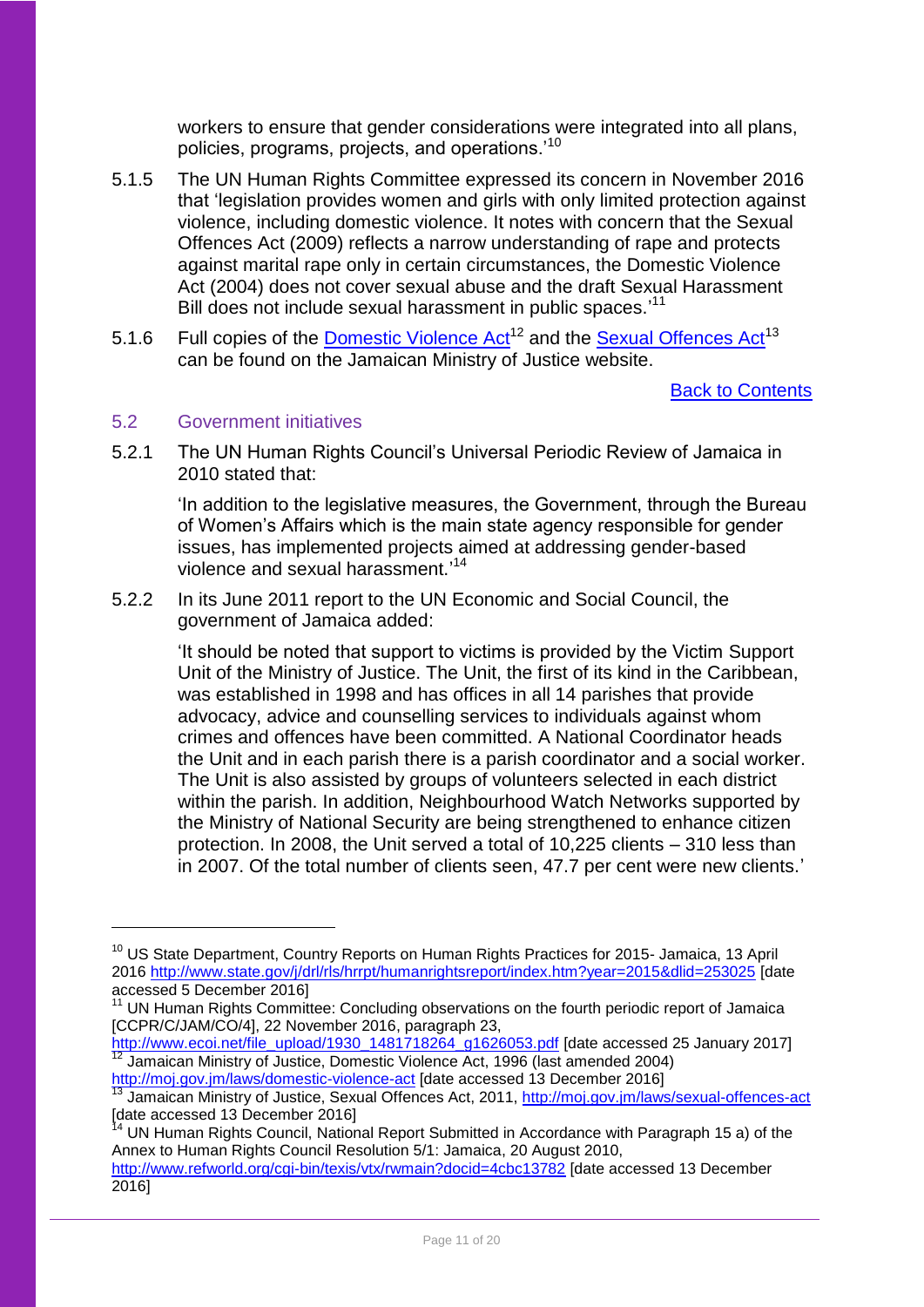'The Bureau of Women's Affairs (BWA), along with other Government agencies, NGOs and community-based organizations (CBOs), continues to conduct gender-based violence and human rights education workshops as part of a comprehensive public education programme and integrated prevention strategy to eliminate attitudes that foster, justify, and tolerate violence. Workshops are conducted in a number of organizations, schools, communities and churches across the island. The groups that have been sensitized include students, community members, police officers, guidance counsellors, social workers, service clubs and members of the justice system. Many of the programmes also target rural women. In 2008, for example, the BWA conducted 22 workshops on gender based violence with 2,446 participants in rural communities, 77 per cent of whom were women.<sup>15</sup>

### 5.2.3 In April 2016 The Jamaica Observer reported that:

'Over 300 police personnel and front-line responders are to benefit from training to effectively recognise, deal with and respond to victims of rape, sexual harassment and domestic violence. The sensitivity training falls under the Domestic, Sexual and Gender-based Violence Project, which is being jointly funded by the British High Commission and the United States Embassy in Kingston at a cost of £21,136. It is being implemented by the Jamaica Constabulary Force (JCF) and the non-governmental organisation, Woman Inc. Speaking at the official launch of the project on Monday at the Spanish Court Hotel in New Kingston, Minister of National Security, Robert Montague, said the initiative is crucial, as approximately 30 per cent of homicides in the island stem from domestic violence.<sup>16</sup>

5.2.4 The Institutions for Development and Country Department Caribbean Group's report on 'Crime and Violence in Jamaica IDB Series on Crime and Violence in the Caribbean' dated June 2016 noted that:

'Within the JCF organizational structure, the Centre for the Investigation and Sexual Offences and Child Abuse (CISOCA) has responsibility for genderbased violence. Established in 1989, CISOCA centralizes police response and investigation of sexual offences and child abuse. CISOCA aims to create an atmosphere that encourages victims and the community to report incidents of sexual offences and child abuse; ensure efficient and effective investigation into allegations of abuse; enhance the rehabilitation of victims through counselling and therapy; and conduct public education programmes on sexual offences and child abuse.'

'The centre operates seven units island-wide and has investigators at different stations across the 19 police divisions. Local police handle cases where CISOCA is not present or able to intervene. A multi-disciplinary sexual offence response team comprised of police officers, social workers, and

<sup>&</sup>lt;sup>15</sup> UN Committee on Economic, Social and Cultural Rights (CESCR), Implementation of the International Covenant on Economic, Social and Cultural Rights : combined 3rd and 4th periodic reports submitted by States parties under articles 16 and 17 of the Covenant: Jamaica, 14 June 2011, E/C.12/JAM/3-4, para 92,<http://www.refworld.org/docid/5069596d2.html> [date accessed 13 **December** 

 $16$  Jamaica Observer. Police to receive domestic violence training, 6 April 2016, <http://www.jamaicaobserver.com/news/Police-to-receive-domestic-violence-training> [date accessed 13 December 2016]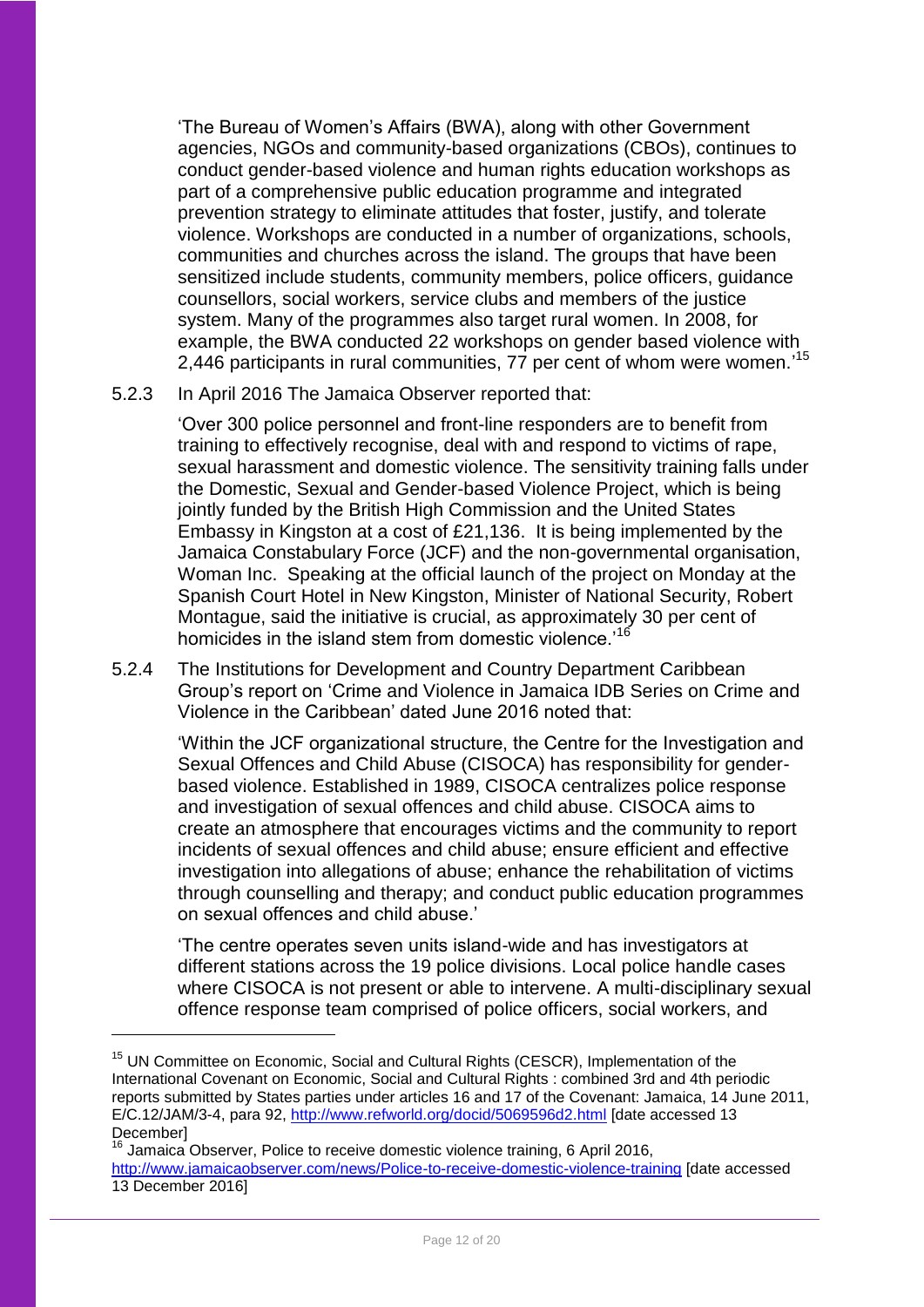counsellors from the Victim Support Unit are tasked with providing appropriate responses to support victims through the various stages from investigation to conviction of perpetrators. This includes the provision of adequate legal services.<sup>'17</sup>

[Back to Contents](#page-2-0)

## <span id="page-12-0"></span>**6. Prevalance of domestic violence**

6.1.1 In a response provided in February 2012 to the UN Committee on the Elimination of Discrimination against Women (CEDAW), the government of Jamaica stated:

'[The Statistics Unit of Jamaica Constabulary Force] have indicated their inability to provide data on the number of women who have been killed annually by their husbands, intimate partners or ex-husbands since 2007 as the information is not disaggregated in this manner. However, the National Family Planning Board, with funding from USAID, conducted a 2008 Reproductive Health Survey, which reported statistics and gave some data on intimate partner violence (IPV). In summary, it explained that among every partnered female 15-49:

- 1 in 3 had experienced some combination of IPV during her lifetime
- 1 in 5 had experienced physical or sexual IPV in her lifetime
- 1 in 2 (48%) have experienced at least one controlling behaviour and
- 8% reported ever having been forced to have sex by an intimate partner.'<sup>18</sup>
- 6.1.2 The Inter-American Commission on Human Rights (IACHR) reported in August 2012 that:

'The National Security Strategy in 2007 described domestic violence as 'one of the more pervasive and common forms of violence plaguing the society. It contributes to the overall pattern of crime and violence due to its debilitating effects on the social fabric and its role in socializing the youths to violence as a means of dispute resolution. Women and children are disproportionately at risk from domestic violence.'

'The United Nations Development Program has stated in 2010 that "the culture of aggressive masculinity makes women, children and the elderly among the most vulnerable; violence State and non-state support groups and shelters against women includes high rates of rape and assault". A high public official from the Ministry of Justice has also been quoted in 2008 as saying that "women are more vulnerable to become victims of violence, as the seven groups which fall under the VSU [Victim Support Unit] are rape,

 $17$  Institutions for Development and Country Department Caribbean Group, Crime and Violence in Jamaica IDB Series on Crime and Violence in the Caribbean- Anthony D. Harriott Marlyn Jones, June 2016 [https://publications.iadb.org/bitstream/handle/11319/7773/Crime-and-Violence-in-Jamaica-IDB-](https://publications.iadb.org/bitstream/handle/11319/7773/Crime-and-Violence-in-Jamaica-IDB-Series-on-Crime-and-Violence-in-the-Caribbean.pdf?sequence=4)

[Series-on-Crime-and-Violence-in-the-Caribbean.pdf?sequence=4](https://publications.iadb.org/bitstream/handle/11319/7773/Crime-and-Violence-in-Jamaica-IDB-Series-on-Crime-and-Violence-in-the-Caribbean.pdf?sequence=4) [date accessed 14 December 2016]  $18$  UN Committee on the Elimination of Discrimination Against Women (CEDAW), Responses to the list of issues and questions with regard to the consideration of the combined 6th and 7th periodic report: Jamaica, 24 September 2012, CEDAW/C/JAM/Q/6-7/Add.1, Violence against women, para 7, <http://www.refworld.org/docid/506056262.html> [date accessed 13 December 2016]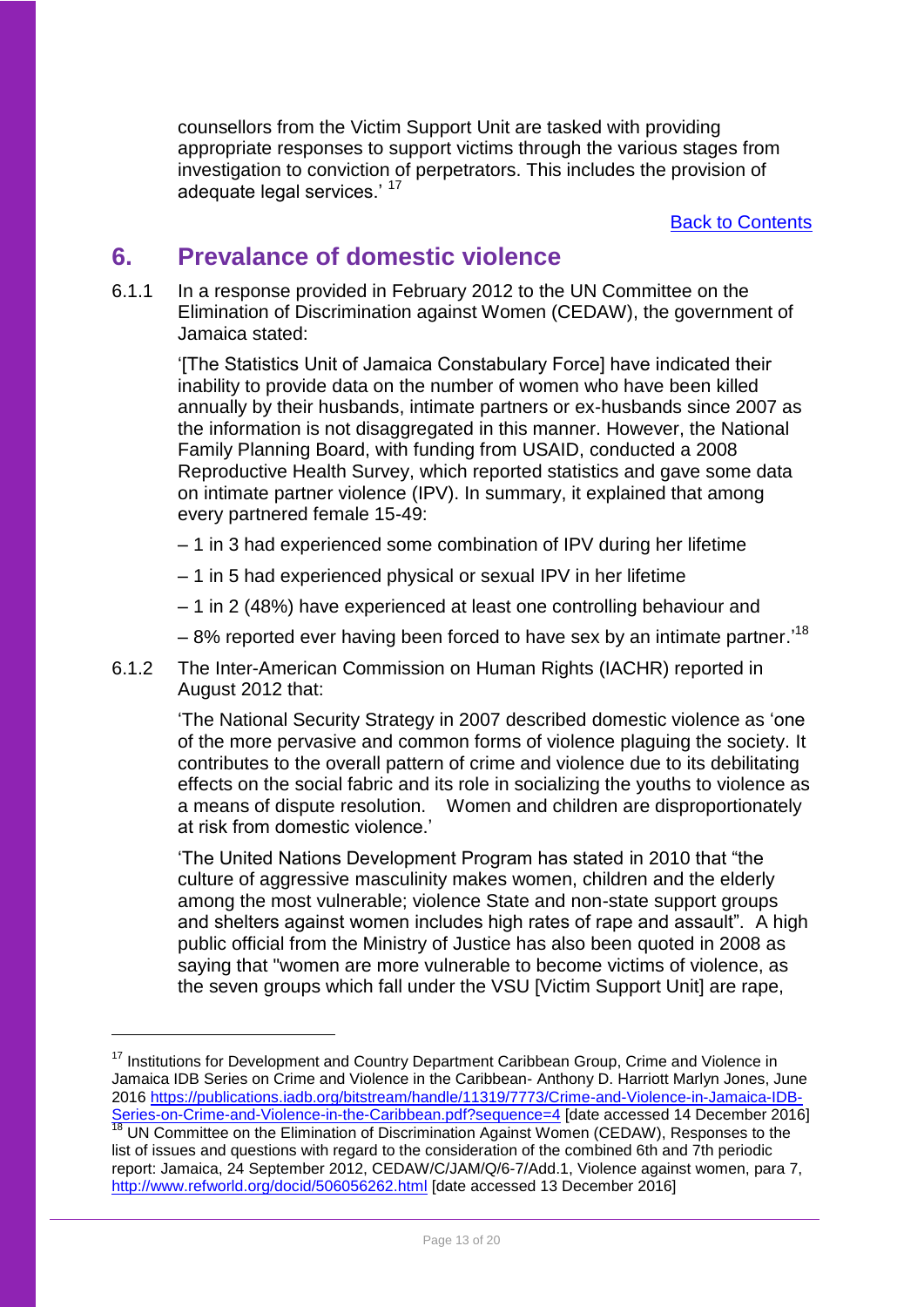carnal abuse, incest, attempted rape, indecent assault, domestic violence and murder, (…) it is for this reason why females continue to suffer."

6.1.3 The concluding observations of the report on Jamaica by the Committee on Elimination of Discrimination against Women (CEDAW) in 2012 noted that;

'Gender based violence is reportedly widespread and cases are underreported due to the prevalence of social and cultural norms. There is insufficient awareness and training among judges, prosecutors, police officers and health professionals on violence against women. Despite the 2008 reproductive health survey on intimate partner violence, there is limited data available on violence against women and no systematic process to collect such data.'<sup>19</sup>

- 6.1.4 Amnesty International's annual report for 2015/16 noted that: 'High levels of gender-based violence and domestic violence continued with high numbers of women killed by their spouse or partner.<sup>20</sup>
- 6.1.5 The Jamaica Gleaner reported in September 2015 that:

1

'According to the Jamaica Constabulary Force's Periodic Crime Statistics Review, since the start of the year [2015], there have been some 390 reported cases of rape. […] Quoting statistics, [United States Ambassador to Jamaica Louis G. ] Moreno said one in three Jamaican women will be a victim of violence in her lifetime, and 16 per cent of all visits to local hospitals' emergency rooms are because of rape.<sup>221</sup>

6.1.6 The same source also noted in a different report from July 2016 that

'Data from the Jamaica Constabulary Force Statistics Unit shows that 116 female homicides were reported in 2015, up from 100 in 2014. Meanwhile, sexual violence against women and girls remains very high, especially among women 24 years and under. In 2014, females 24 years old and younger accounted for 92 per cent of all sexual violence cases, and 89 per cent in  $2013.^{22}$ 

6.1.7 The Jamaica Information Service report on 'Domestic Violence Training for Police Personnel' of December 2016 noted that statistic showed that:

'[…] approximately 37 per cent of murders committed in Jamaica stem from domestic incidents. Speaking at a domestic violence/conflict resolution training session at the Jamaica Conference Centre in downtown Kingston

<sup>&</sup>lt;sup>19</sup> CEDAW (2012) Concluding Observations of the Committee on Elimination of Discrimination against Women, Jamaica. CEDAW/C/JAM/CO/6-7, Committee on the Elimination of Discrimination against Women, July 2012 [http://docplayer.net/18409039-Concluding-observations-of-the-committee-on-the](http://docplayer.net/18409039-Concluding-observations-of-the-committee-on-the-elimination-of.html)[elimination-of.html](http://docplayer.net/18409039-Concluding-observations-of-the-committee-on-the-elimination-of.html) [date accessed 13 December 2016]

<sup>20</sup> Amnesty International, Annual report Jamaica 2015/16, <https://www.amnesty.org/en/countries/americas/jamaica/report-jamaica/> [date accessed 13 December 2016]

<sup>&</sup>lt;sup>21</sup> The Jamaica Gleaner, US Investor Warning - Jamaica To Lose Millions In Investment If Crime Not Curtailed, Says Ambassador, 18 September 2015 [http://jamaica-gleaner.com/article/lead-](http://jamaica-gleaner.com/article/lead-stories/20150918/us-investor-warning-jamaica-lose-millions-investment-if-crime-not)

[stories/20150918/us-investor-warning-jamaica-lose-millions-investment-if-crime-not](http://jamaica-gleaner.com/article/lead-stories/20150918/us-investor-warning-jamaica-lose-millions-investment-if-crime-not) [date accessed 13 December 2016]

<sup>22</sup> The Jamaica Gleaner, No Place To Run!' - Jamaica's Sole Shelter For Battered Women To Be Temporarily Closed,31 July 2016 [http://jamaica-gleaner.com/article/news/20160731/no-place-run](http://jamaica-gleaner.com/article/news/20160731/no-place-run-jamaicas-sole-shelter-battered-women-be-temporarily-closed)[jamaicas-sole-shelter-battered-women-be-temporarily-closed](http://jamaica-gleaner.com/article/news/20160731/no-place-run-jamaicas-sole-shelter-battered-women-be-temporarily-closed) [date accessed 13 December 2016]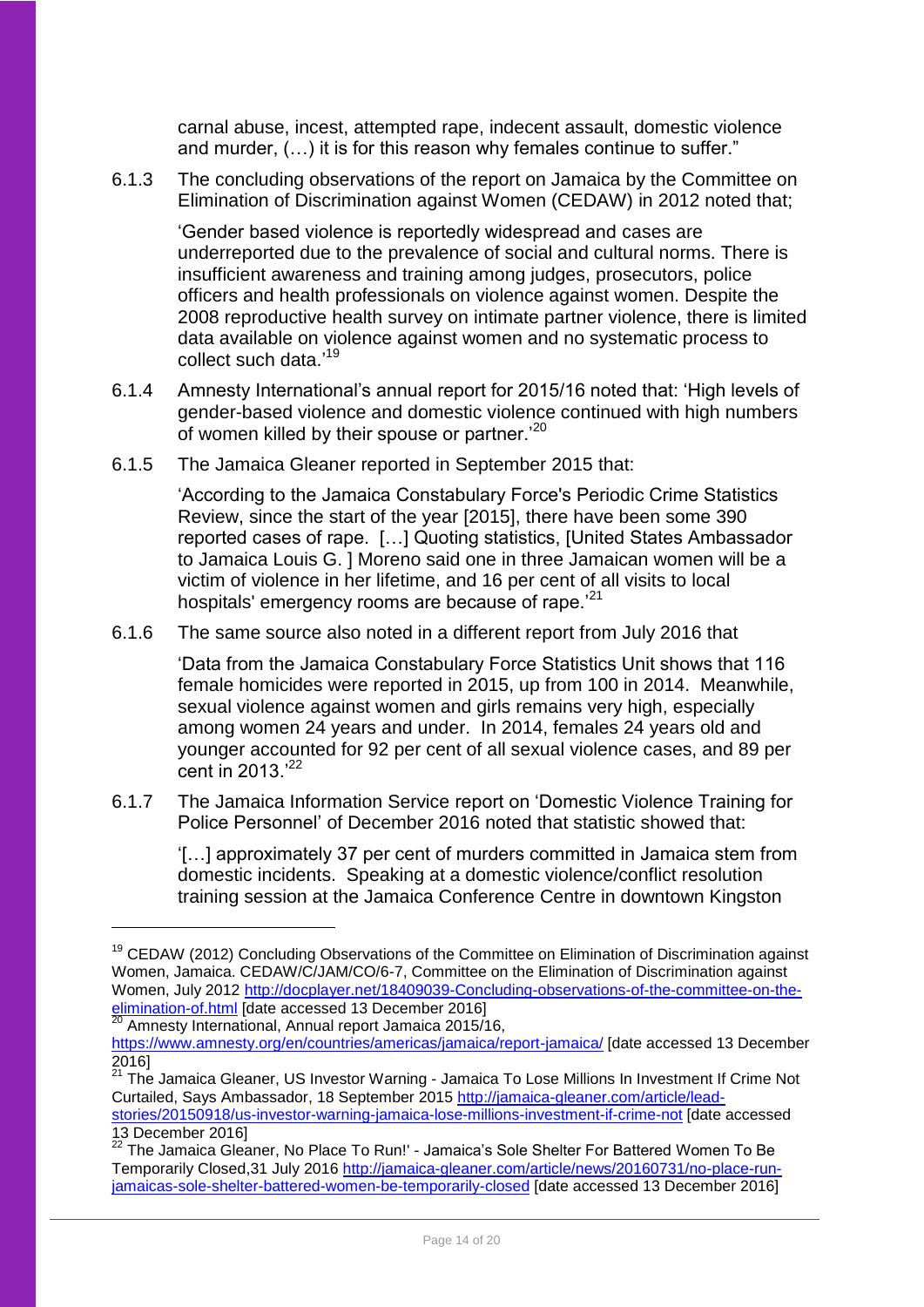today (December 1), Portfolio Minister, Hon. Robert Montague, said the seminar will assist in resolving conflicts and saving lives. He noted that 90 per cent of domestic conflicts result from misunderstandings. "Many times persons are told to go back home and work it out," he said, noting that without intervention, the conflict can escalate, resulting in hospitalisation or death $^{123}$ 

6.1.8 The Jamaica Gleaner reported in December 2016 that:

'[…] reports of at least 10 women being murdered across the island in the last two weeks [December 2016] and 24 since the start of this year [2016], the majority by their former lovers […] Fifteen women were murdered in domestic disputes last year [2015].<sup>'24</sup>

[Back to Contents](#page-2-0)

## <span id="page-14-0"></span>**7. Police effectiveness**

1

7.1.1 The Inter-American Commission on Human Rights (IACHR) Jamaica report dated August 2012 noted that:

'Domestic violence is not always viewed as a crime, in part due to the perceived lower social status of females in Jamaica. Additionally, women's organizations claim that the way violence is presented in the media promotes it as "normal" and/or "justified" and shows violence as appealing to youth.,, Police officers are averse to enforcing laws related to domestic violence, which results in the victims' mistrust of the law enforcement system.'<sup>25</sup>

7.1.2 The Social Institutions and Gender Index (SIGI) website noted that:

'Both the CEDAW Committee and Amnesty International [in 2012 and 2010 respectively] suggest that the length of time taken to investigate and prosecute cases remains an issue in Jamaica, deterring women from reporting crimes, and the CEDAW Committee concludes that "[t]here is insufficient awareness and training among judges, prosecutors, police officers and health professionals on violence against women.'<sup>26</sup>

7.1.3 The concluding observations of the report on Jamaica by the Committee on Elimination of Discrimination against Women (CEDAW) noted in 2012 that; 'A number of factors continue to deter women from reporting and pursuing sexual offences cases, including victims' and witnesses' fear of reprisals or retaliation and delays in the judicial process.'<sup>27</sup>

<sup>&</sup>lt;sup>23</sup> Jamaica Information Service, Domestic Violence Training for Police Personnel, 2 December 2016 <http://jis.gov.jm/domestic-violence-training-police-personnel/> [date accessed 13 December 2016] <sup>24</sup> The Jamaica Gleaner, SHAME! - Twenty-Four Women Killed In 2016; Former Victim Of Domestic Violence Urges Women To Protect Themselves, 18 December 2016, [http://jamaica](http://jamaica-gleaner.com/article/lead-stories/20161218/shame-twenty-four-women-killed-2016-former-victim-domestic-violence)[gleaner.com/article/lead-stories/20161218/shame-twenty-four-women-killed-2016-former-victim-](http://jamaica-gleaner.com/article/lead-stories/20161218/shame-twenty-four-women-killed-2016-former-victim-domestic-violence)

[domestic-violence](http://jamaica-gleaner.com/article/lead-stories/20161218/shame-twenty-four-women-killed-2016-former-victim-domestic-violence) [date accessed 25 January 2017] Inter-American Commission on Human Rights (IACHR), Report on the Situation of Human Rights in Jamaica, 10 August 2012, <http://www.oas.org/en/iachr/docs/pdf/Jamaica2012eng.pdf> [accessed 13 December 2016]

<sup>26</sup> OECD Development Centre, Social Institutions and Gender Index (SIGI) Jamaica undated, <http://www.genderindex.org/country/jamaica> [date accessed 14 December]

<sup>27</sup> CEDAW (2012) Concluding Observations of the Committee on Elimination of Discrimination against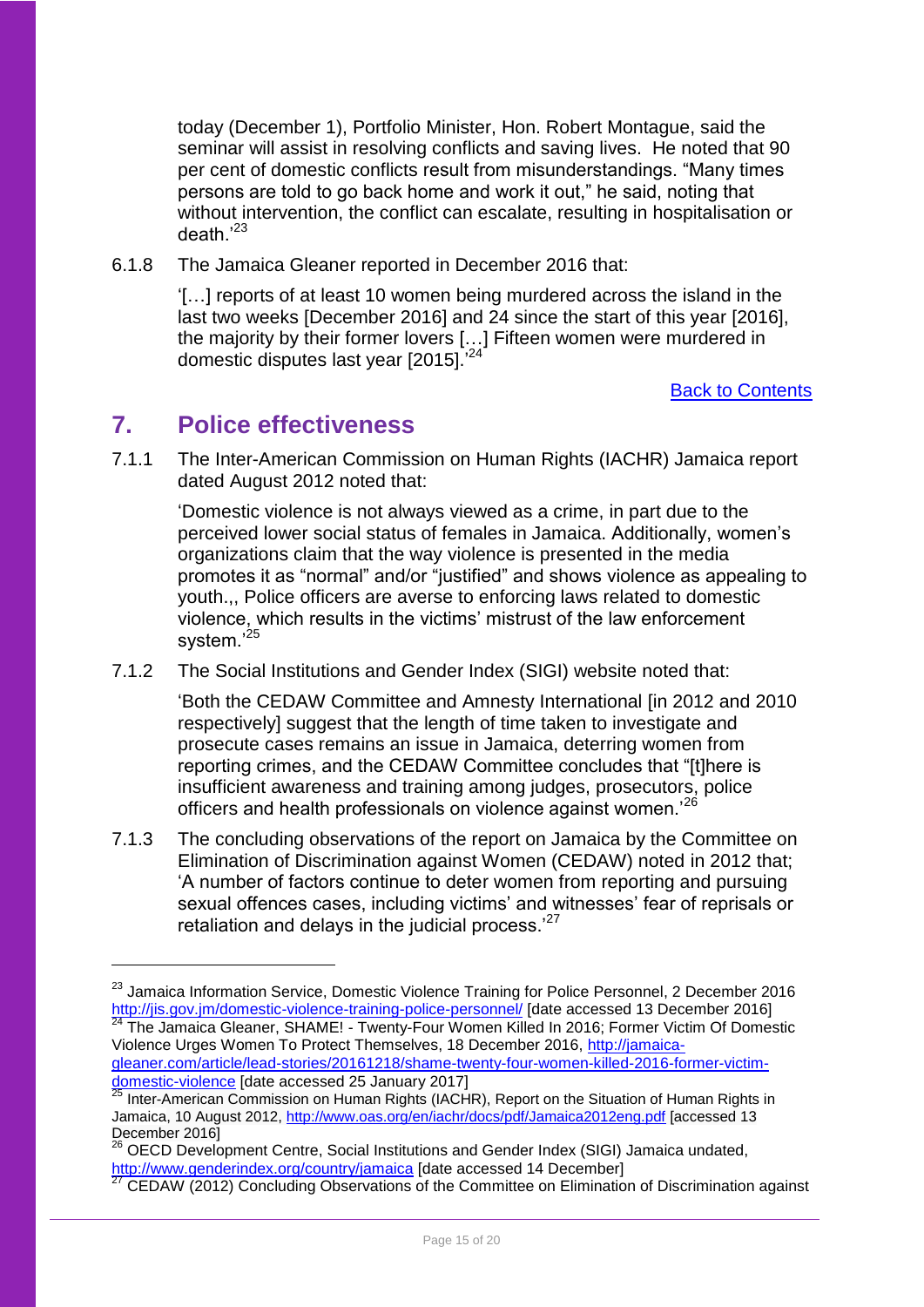7.1.4 The US State department annual report on human rights practices covering 2015 noted that:

'The JCF Centre for Investigation of Sexual Offenses and Child Abuse (CISOCA) comprised a multidisciplinary team, which included police officers, social workers, and counsellors from the Victim Support Unit, that handled sex crimes and offered integrated services, including providing legal information. CISOCA officers received tailored training on sexual offense investigations.'

'The nongovernmental organization (NGO) Woman Inc. reported that women frequently complained that police failed to treat domestic violence as a crime and take the necessary reports.'

'NGOs expressed concern that resources were insufficient for police investigations of gender-based violence and for counseling and shelter for victims.'

'NGOs reported the criminal justice system failed to hold perpetrators of violence against women and children accountable with the necessary urgency and seriousness.<sup>'28</sup>

- 7.1.5 Amnesty International's annual report for 2015/16 noted that: 'Major backlogs in the judiciary led to continued delays and hampered access to justice.<sup>'29</sup>
- 7.1.6 The UN Human Rights Council, in a February 2015 summary of evidence submitted by stakeholders to the universal periodic review, noted that:

'IACHR [Inter-American Commission on Human Rights – Organization of American States] recommended that Jamaica eradicates the discrimination and the prevailing socio‐cultural patterns which promote the repetition of violence against women and ensures that public officials involved in prosecuting cases of violence and discrimination against women are properly educated about women's rights under domestic and international  $_{\rm{}14W}$ s<sup>, 30</sup>

7.1.7 The Jamaica Observer reported in July 2016 that

<sup>29</sup> Amnesty International, Annual report Jamaica 2015/16,

Women, Jamaica. CEDAW/C/JAM/CO/6-7, Committee on the Elimination of Discrimination against Women, July 2012 [http://docplayer.net/18409039-Concluding-observations-of-the-committee-on-the](http://docplayer.net/18409039-Concluding-observations-of-the-committee-on-the-elimination-of.html)[elimination-of.html](http://docplayer.net/18409039-Concluding-observations-of-the-committee-on-the-elimination-of.html) [date accessed 13 December 2016]

<sup>&</sup>lt;sup>28</sup> US State Department, Country Reports on Human Rights Practices for 2015- Jamaica, 13 April 2016<http://www.state.gov/j/drl/rls/hrrpt/humanrightsreport/index.htm?year=2015&dlid=253025> [date accessed 5 December 2016]

<https://www.amnesty.org/en/countries/americas/jamaica/report-jamaica/> [date accessed 13 December 2016]

<sup>&</sup>lt;sup>30</sup> UN Human Rights Council, Summary prepared by the Office of the United Nations High Commissioner for Human Rights in accordance with paragraph 15 (c) of the annex to Human Rights Council resolution 5/1 and paragraph 5 of the annex to Council resolution 16/21: Jamaica, 12 February 2015, A/HRC/WG.6/22/JAM/3, Para 31,<http://www.refworld.org/docid/5539fd2f4.html> [date accessed 14 December 2016]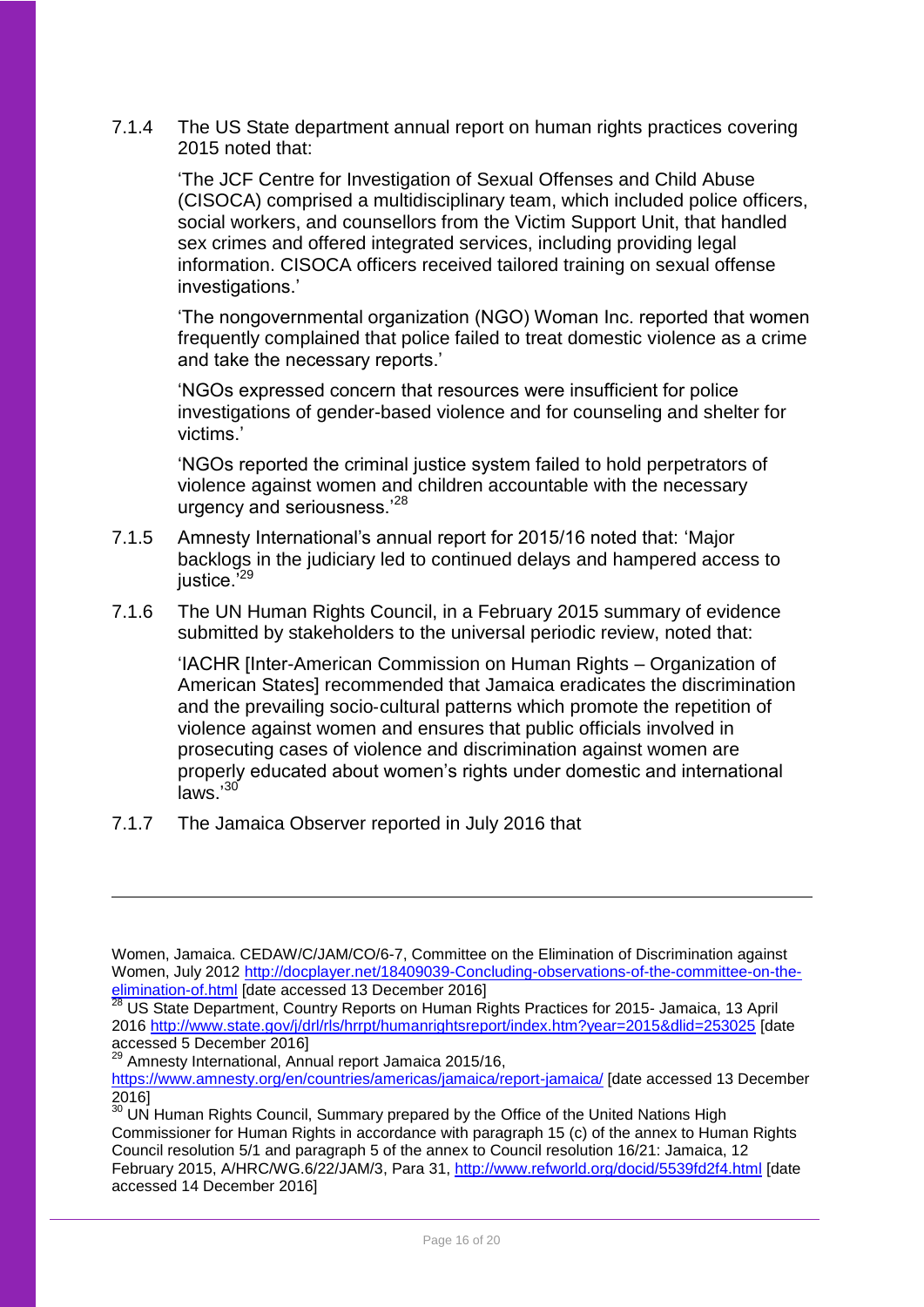'Statistics from the Jamaica Constabulary Force indicate that of the number of victims of gender-based violence who seek help, only 28 per cent go to the police, seven per cent to a healthcare provider and three per cent to the church.'<sup>31</sup>

- 7.1.8 In a different article from the same source Robert Montague [Minister of National Security] stressed at a law enforcement personnel training seminar 'the importance of the need for police personnel to be able to better respond to the increasing problem of murders stemming from domestic violence.'
- 7.1.9 He further noted that

'[…] there is an increase in the number of cases where men are being abused by their spouses, both male and female, but when they turn up at the police station, they are instead met with derogatory names and so the issue is not properly addressed. The security minister said that in many instances persons are often told to just go home and work it out, but this in some cases does not effectively solve the problem as in trying to work it out, the situation might escalate and result in the death of one of the parties in the dispute. He gave one instance where a man who was given this advice went home and came back with his partner's head in a basket. He therefore encouraged participants to find better ways to facilitate the complaint.<sup>32</sup>

7.1.10 For further information regarding the Jamaica Constabulary Force (JCF), including effectiveness and government efforts to strengthen the force see [information response produced by the Canadian Immigration and Refugee](http://www.irb-cisr.gc.ca/Eng/ResRec/RirRdi/Pages/index.aspx?doc=455717&pls=1)  [Board on 9 February 2015.](http://www.irb-cisr.gc.ca/Eng/ResRec/RirRdi/Pages/index.aspx?doc=455717&pls=1)<sup>33</sup>

[Back to Contents](#page-2-0)

## <span id="page-16-0"></span>**8. State and non-state support groups and shelters**

<span id="page-16-1"></span>8.1 State Support groups

1

8.1.1 According to the US Department of State 2015 Country Report on Human Rights Practices

'The Ministry of National Security's Victim Support Unit, Dispute Resolution Foundation, Peace Centres, and Women's Centres as well as various faithbased institutions offered counselling countrywide. Woman Inc. Crisis Centres in Kingston and Montego Bay provided counselling, shelter facilities, and support groups for rape victims, adult survivors of incest, and victims of gender-based violence. NGOs expressed concern that resources were

<sup>&</sup>lt;sup>31</sup> The Jamaica Observer, Joint Select Committee to review laws against gender-based violence, 12 July 2016 [http://m.jamaicaobserver.com/news/Joint-Select-Committee-to-review-laws-against-gender](http://m.jamaicaobserver.com/news/Joint-Select-Committee-to-review-laws-against-gender-based-violence)[based-violence](http://m.jamaicaobserver.com/news/Joint-Select-Committee-to-review-laws-against-gender-based-violence) [date accessed 14 December 2016]

 $32$  The Jamaica Observer, Montague urges cops to draw on other resources to curb domestic violence, 5 December 2016, [http://m.jamaicaobserver.com/news/Montague-urges-cops-to-draw-on](http://m.jamaicaobserver.com/news/Montague-urges-cops-to-draw-on-other-resources-to-curb-domestic-violence_82586)[other-resources-to-curb-domestic-violence\\_82586](http://m.jamaicaobserver.com/news/Montague-urges-cops-to-draw-on-other-resources-to-curb-domestic-violence_82586) [date accessed 14 December 2016]

<sup>33</sup> Immigration and Refugee Board of Canada, Jamaica: The Jamaica Constabulary Force (JCF). including effectiveness and government efforts to strengthen the force (2011-2015), 9 February 2015, JAM105038.E,

<http://www.irbcisr.gc.ca/Eng/ResRec/RirRdi/Pages/index.aspx?doc=455717&pls=1> [date accessed 14 December 2016]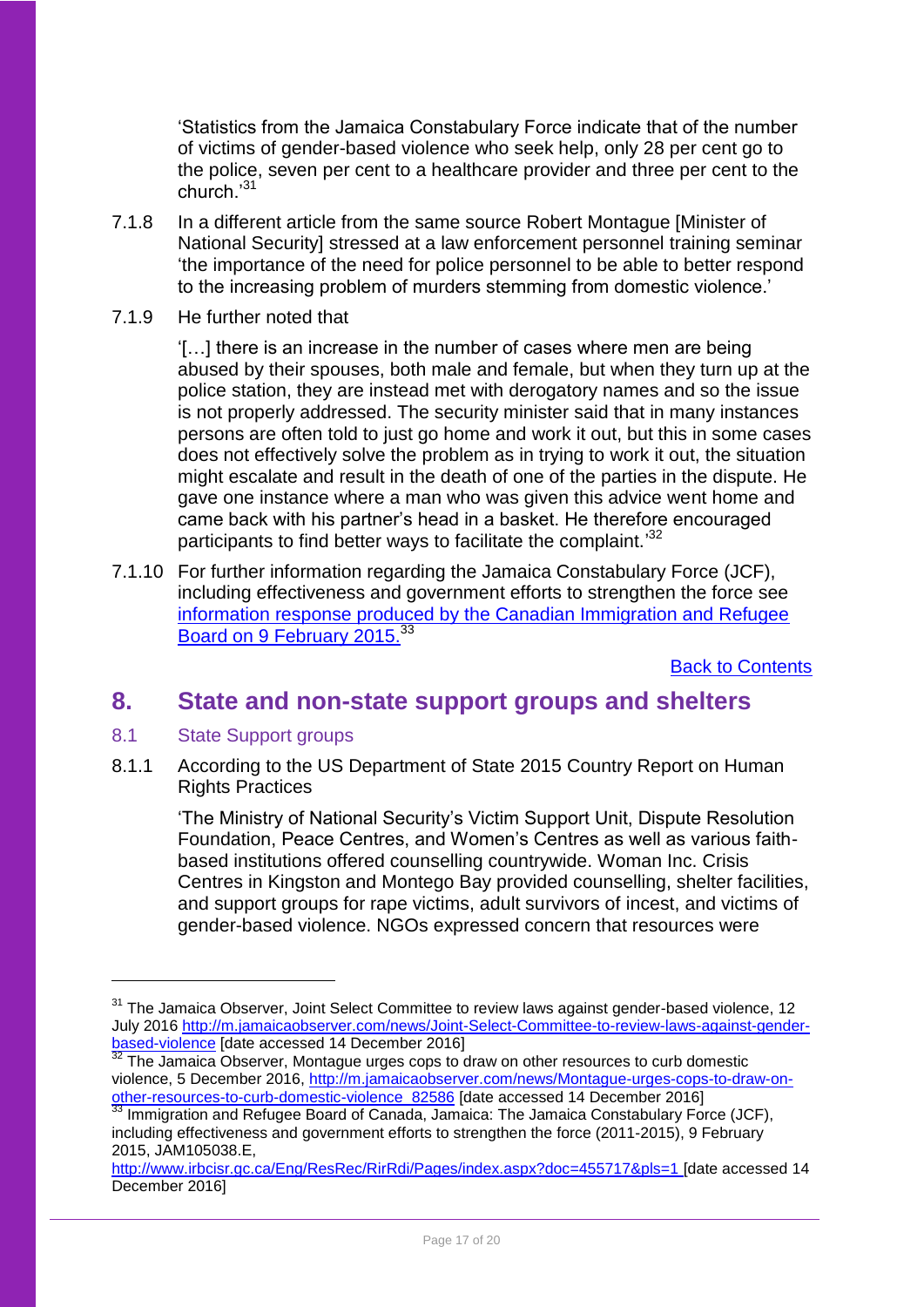insufficient for police investigations of gender-based violence and for counselling and shelter for victims.'<sup>34</sup>

8.1.2 The UN Human Rights Committee noted in December 2016 that it 'regrets the lack of shelters for victims of domestic violence (art. 7).<sup>35</sup>

[Back to Contents](#page-2-0)

#### <span id="page-17-0"></span>8.2 NGO's

1

8.2.1 Do Good Jamaica's profile on Woman Incorporated (Woman Inc.) stated that they are a:

'registered charitable non-governmental organisation. It was established in 1984 and in February 1985 the Crisis Center for Women was opened, offering crisis counselling, referral services and a 24 hour hot line. The issues addressed by Women Inc. include rape, incest, domestic violence, domestic crisis and sexual harassment. The Crisis Shelter was opened in 1988 to offer short term shelter to battered women.'<sup>36</sup>

8.2.2 According to the UN Women, Global database on violence against women, Shelters for Victims of Violence 2008:

'The Bureau of Women's Affairs collaborated with the Sisters to Sisters Project to raise funds for the building of shelters for victims of violence and their families. In addition, Food for the Poor an NGO recently provided the physical structure and furniture for a two- bedroom unit to serve as an overnight shelter to a family who is a victim of violence or in need of overnight shelter.'<sup>37</sup>

8.2.3 In July 2016 The Jamaica Gleaner reported that the shelter operated by Woman Incorporated was to be temporarily closed:

'The Crisis Shelter operated by non-governmental organisation Woman Incorporated is the only facility in the island providing a safe haven for women living in fear, despite several promises by government representatives over the years to establish three shelters for women in need of protection. But the facility, which was opened in 1987, is now in dire need of repairs and is accepting only emergency cases. The shelter is able to accommodate only eight battered women and any children they might have, at any one time. Generally, women are given only two weeks at the shelter. However, allowance can be made for those whose cases are extreme. Each

<sup>&</sup>lt;sup>34</sup> US State Department, Country Reports on Human Rights Practices for 2015- Jamaica, 13 April 2016<http://www.state.gov/j/drl/rls/hrrpt/humanrightsreport/index.htm?year=2015&dlid=253025> [date accessed 5 December 2016]

<sup>&</sup>lt;sup>35</sup> UN Human Rights Committee: Concluding observations on the fourth periodic report of Jamaica [CCPR/C/JAM/CO/4], 22 November 2016, paragraph 23,

[http://www.ecoi.net/file\\_upload/1930\\_1481718264\\_g1626053.pdf](http://www.ecoi.net/file_upload/1930_1481718264_g1626053.pdf) [date accessed 25 January 2017] <sup>36</sup> Do Good Jamaica, Woman Incorporated (Crisis Centre) profile, undated

[http://www.dogoodjamaica.org/organizations/woman\\_incorporated\\_crisis\\_centre](http://www.dogoodjamaica.org/organizations/woman_incorporated_crisis_centre) [date accessed 14 **Decemberl** 

<sup>&</sup>lt;sup>37</sup> UN Women. Global database on violence against women, Shelters for Victims of Violence 2008 [http://evaw-global-database.unwomen.org/en/countries/americas/jamaica/2008/shelters-for](http://evaw-global-database.unwomen.org/en/countries/americas/jamaica/2008/shelters-for-victims-of-violence)[victims-of-violence](http://evaw-global-database.unwomen.org/en/countries/americas/jamaica/2008/shelters-for-victims-of-violence) [date accessed 13 December 2016]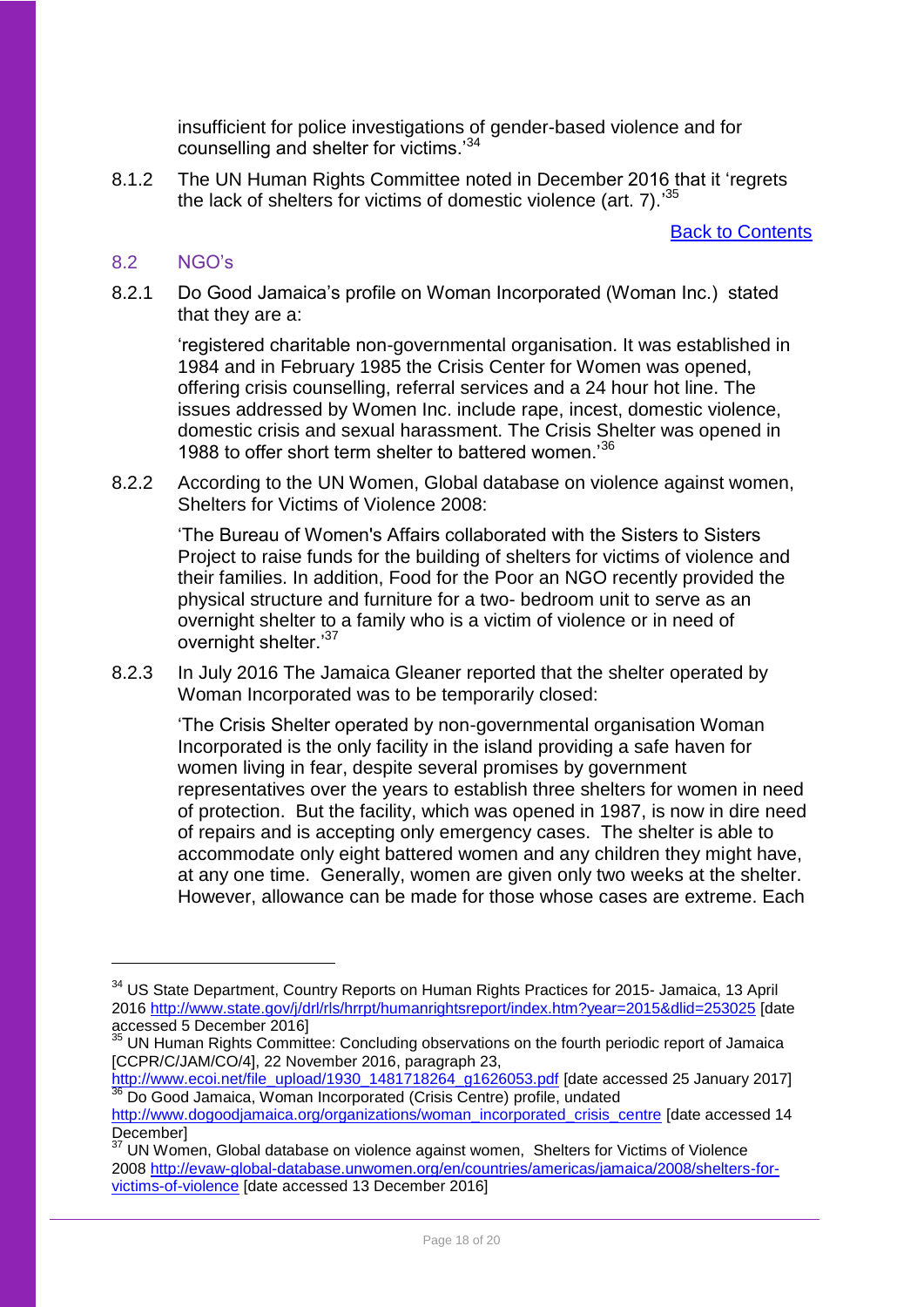of the women also benefits from counselling services, and efforts are often made to include their abusers in these sessions.<sup>38</sup>

**[Back to Contents](#page-2-0)** 

<sup>&</sup>lt;sup>38</sup> The Jamaica Gleaner, No Place To Run!' - Jamaica's Sole Shelter For Battered Women To Be Temporarily Closed,31 July 2016 [http://jamaica-gleaner.com/article/news/20160731/no-place-run](http://jamaica-gleaner.com/article/news/20160731/no-place-run-jamaicas-sole-shelter-battered-women-be-temporarily-closed)[jamaicas-sole-shelter-battered-women-be-temporarily-closed](http://jamaica-gleaner.com/article/news/20160731/no-place-run-jamaicas-sole-shelter-battered-women-be-temporarily-closed) [date accessed 13 December 2016]